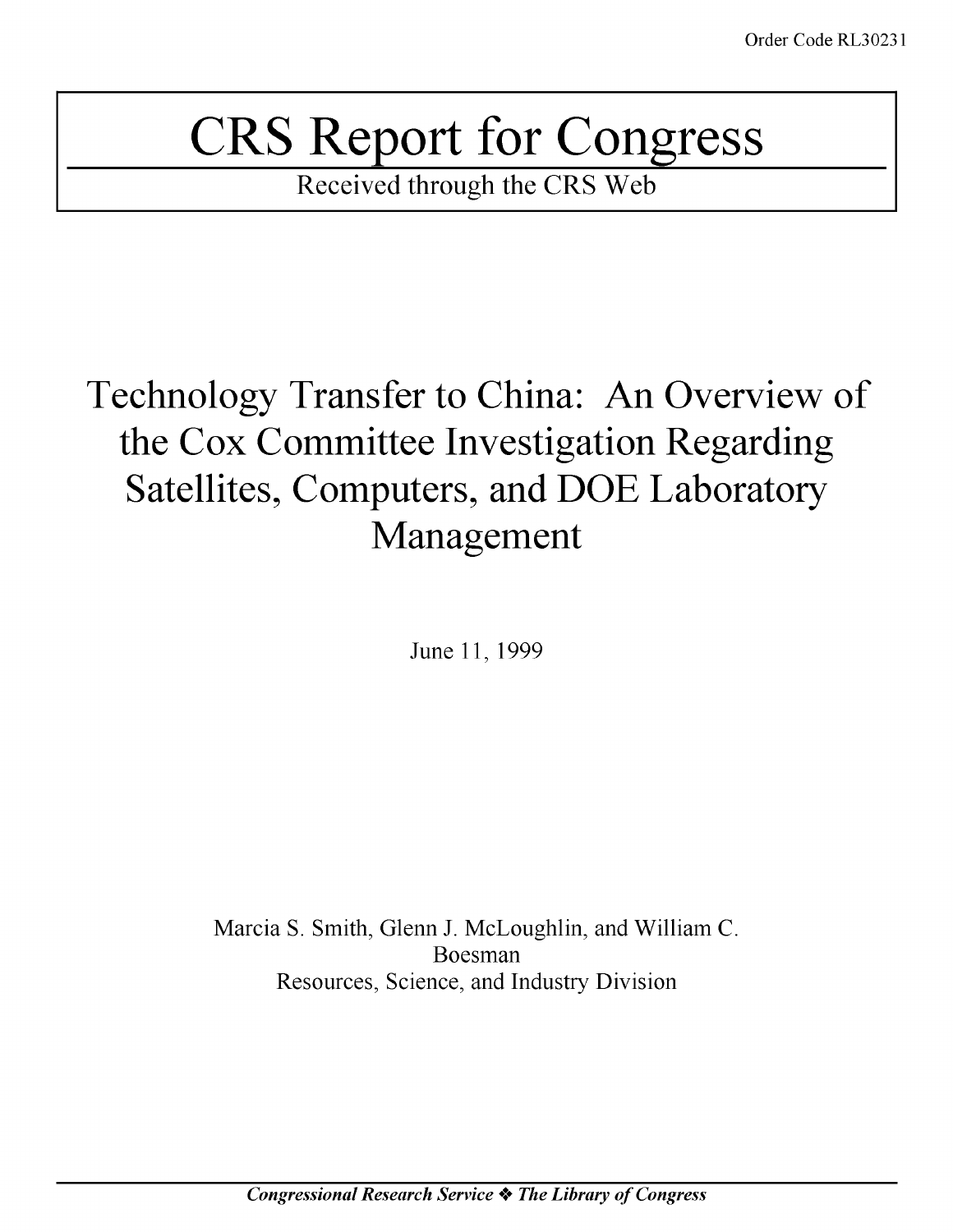#### **ABSTRACT**

This report provides an overview of the findings and recommendations of the House Select Committee on U.S. National Security and Military/Commercial Concerns with the People's Republic of China as they relate to satellite launches, high performance computers, and management of Department of Energy (DOE) laboratories. The Select Committee, often called the "Cox Committee" after its chairman. Representative Christopher Cox. released an approximately 900-page. three-volume unclassified version of its report on May 25. 1999. This CRS report also provides background information on the satellite, computer, and DOE laboratory management issues to set the Cox committee findings and recommendations in context. This report will not be updated. CRS Issue Brief 1B93062. *Space Launch Vehicles: Government Requirements and Commercial Competition,* and CRS Issue Brief 1B10036. *Restructuring DOE and Its Laboratories: Issues in the 106h Congress* contain updated information on legislative activities resulting from the Cox committee recommendations on satellites and DOE laboratory management, respectively. CRS Report RL30220. *China's Technology Acqutisitions: Cox Committee's Report Findings, Issues, and Recommendations,* provides an overview of the entire Cox committee report.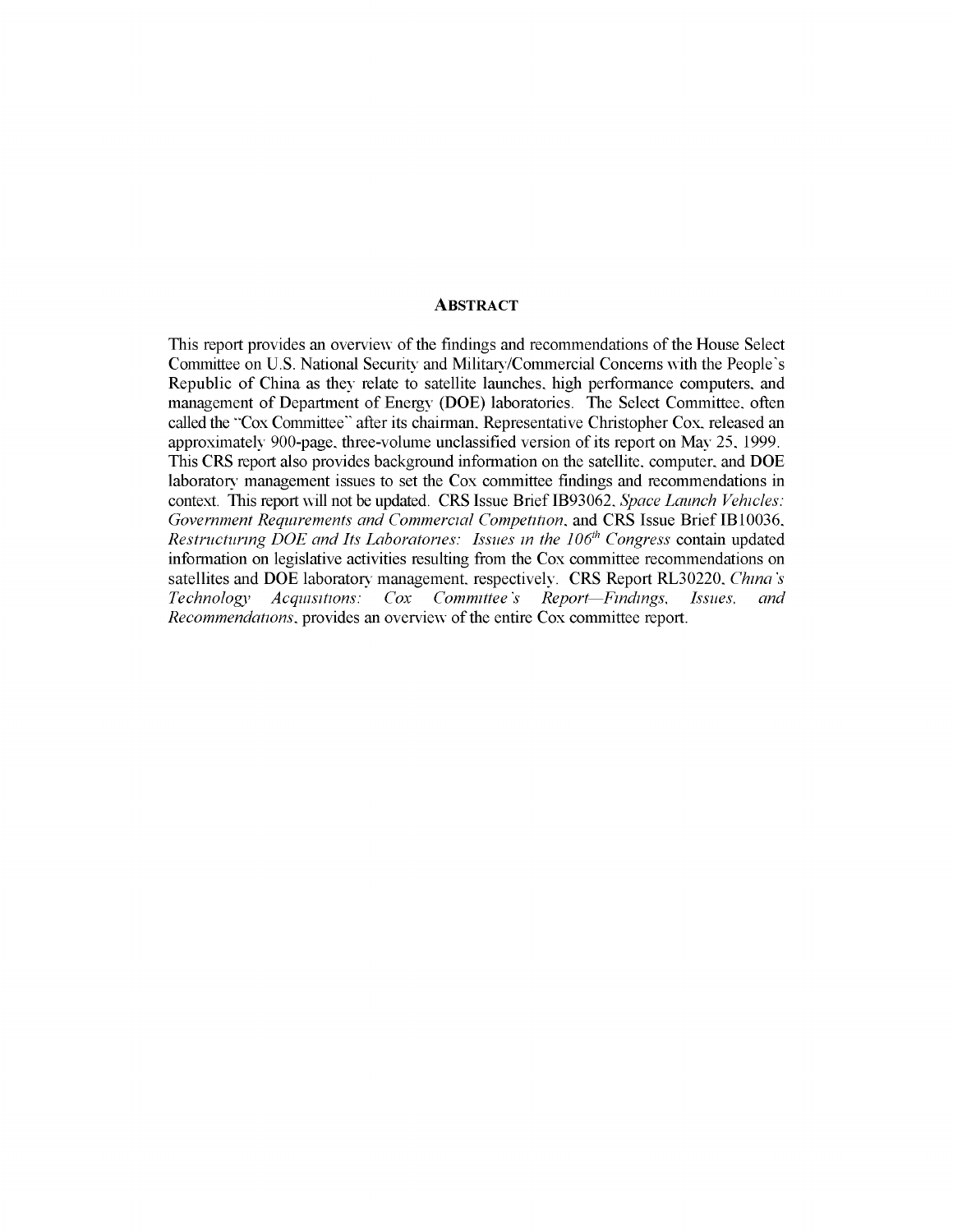## Technology Transfer to China: An Overview of the Cox Committee Investigation Regarding Satellites, Computers, and DOE Laboratory Management

#### Summary

In 1998, the House of Representatives created the Select Committee on U.S. National Security and Military/Commercial Concerns with the People's Republic of China (PRC). Chaired by Representative Christopher Cox, the "Cox committee" was created partially in response to allegations that two satellite manufacturing companies—Loral and Hughes—might have transferred technology to China in the course of launching satellites on Chinese launch vehicles. The committee's mandate was broader, however, and it investigated other instances in which technology transfer might have occurred, particularly in high performance computers and nuclear weapons information from laboratories managed by the Department of Energy (DOE). The five Republicans and four Democrats on the committee unanimously adopted a multi-hundred page, classified report on December 30, 1998 and transmitted it to the President on January 3, 1999. Public release of the report was delayed until May 25, 1999 pending preparation of a declassified version (the committee's final report itself remains classified).

On the satellite issue, the Cox committee found that Loral and Hughes deliberately provided information to China that helped improve the reliability, though not the range or accuracy, of Chinese missiles. The companies are under a Justice Department investigation regarding alleged export violations. Loral concedes that it provided a report to Chinese officials without U.S. government approval, but both companies deny violating export regulations.

Regarding high performance computers (HPCs), the committee determined that U.S. HPC export policy has been circumvented by PRC end users, not properly monitored or enforced by U.S. officials, and that U.S. industry generally has been unaware of PRC applications of HPCs.

As for DOE management of its laboratories, the Cox committee found that security at DOE's nuclear weapons laboratories does not meet even minimal standards and the PRC has stolen design information on the United States' most advanced thermonuclear weapons.

The Cox committee issued 38 recommendations. In its response to the committee's report, the White House stated that it already was implementing most of those recommendations and that while it does not agree with all of the committee's analysis, it shares the objective of "strengthening export controls and counterintelligence, while encouraging legitimate commerce for peaceful purposes."

Congress passed legislation in the 105<sup>th</sup> Congress in response to the satellite export issues investigated by the Cox committee and is expected to pass further legislation in the  $106<sup>th</sup>$  Congress to implement some of the Cox committee recommendations.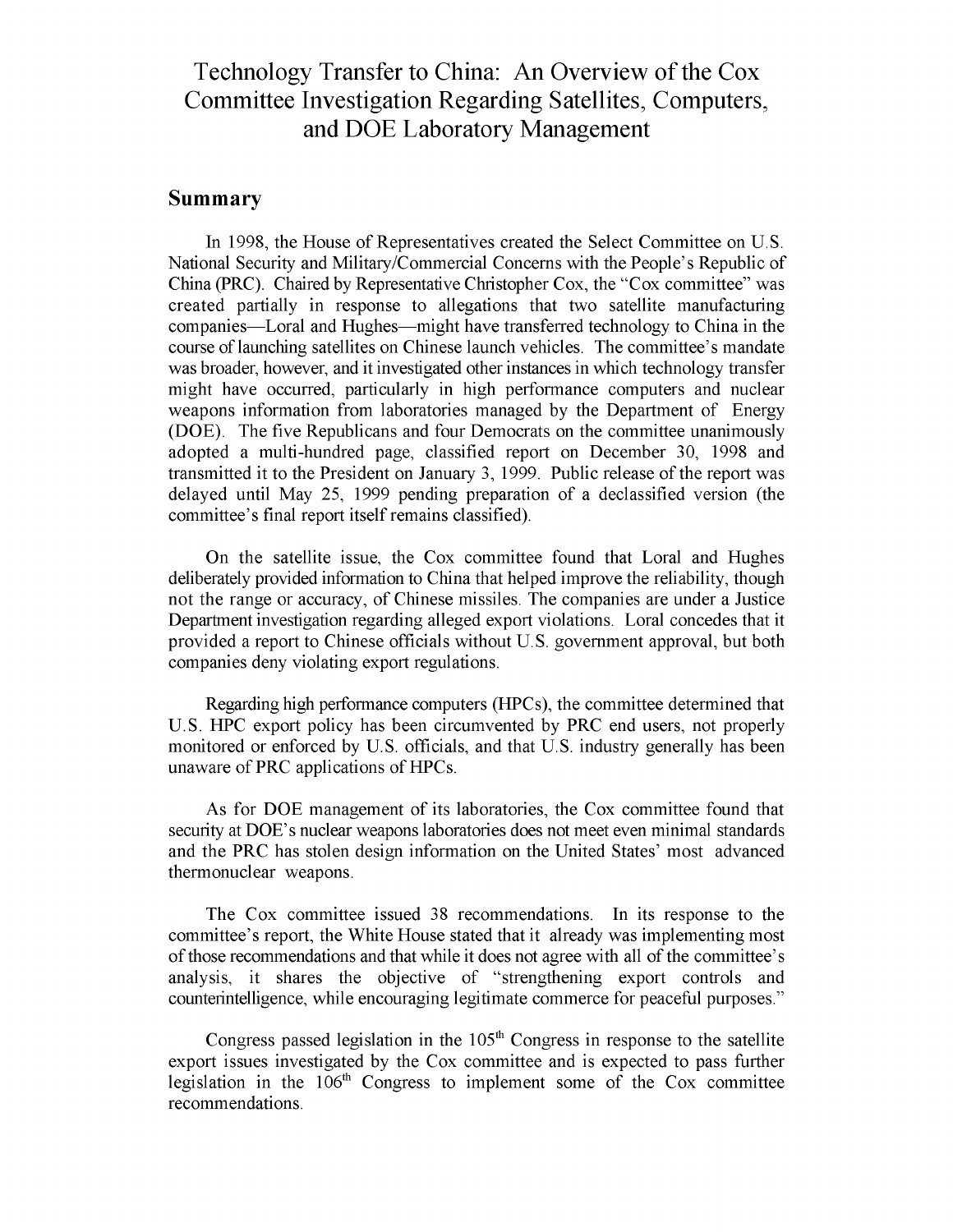## **Contents**

| -12 |
|-----|
|     |
|     |
|     |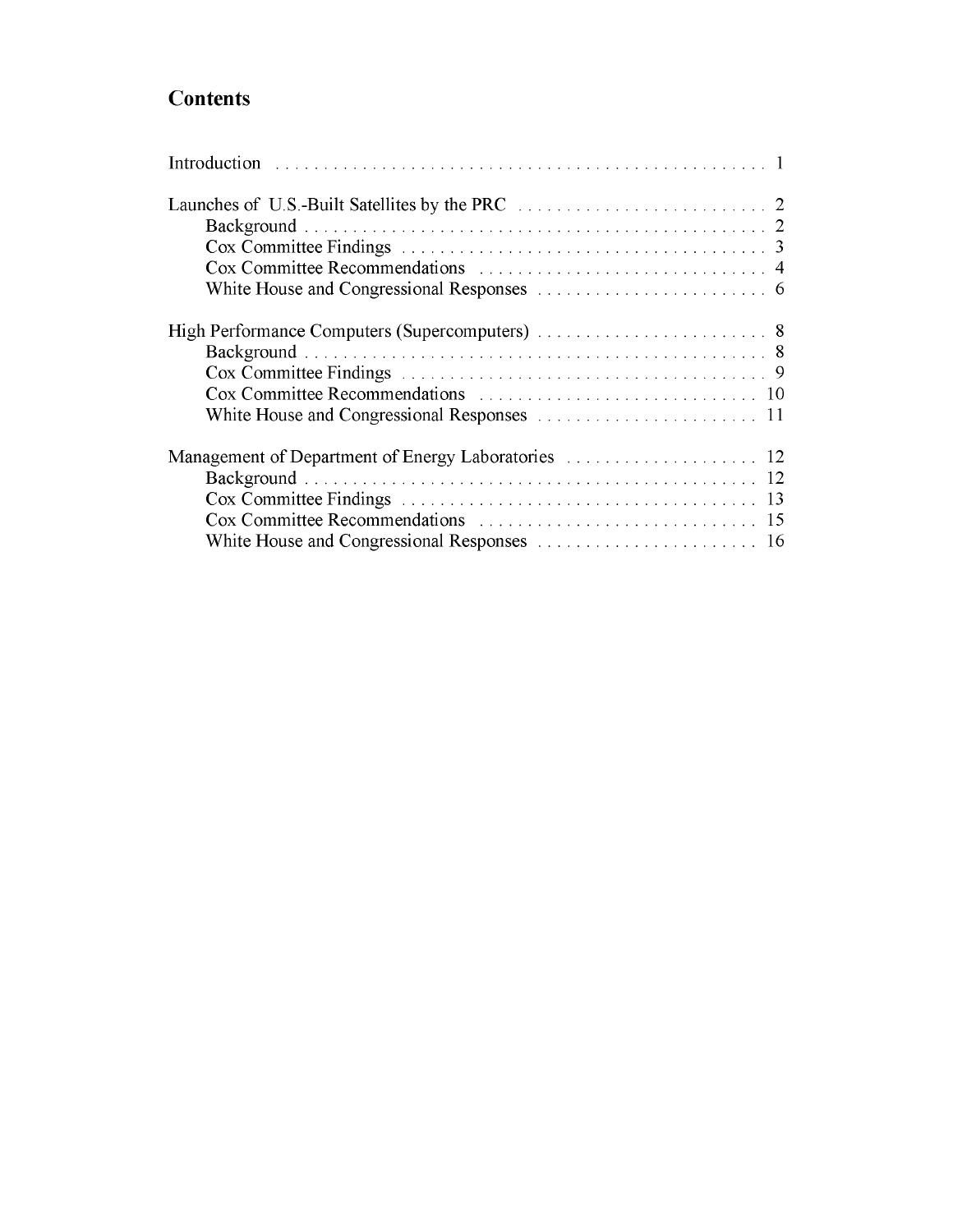## Technology Transfer to China: An Overview of the Cox Committee Investigation Regarding Satellites, Computers, and **DOE** Laboratory Management

## Introduction

The House of Representatives created the Select Committee on U.S. National Security and Military/Commercial Concerns with the People's Republic of China (PRC) on June 18, 1998. Chaired by Representative Christopher Cox, creation of the "Cox committee" was spurred partially by allegations that two U.S. satellite manufacturing companies, Loral and Hughes, had improperly transferred technical information to China in the course of launching satellites on Chinese launch vehicles. The committee's charter also included investigation of other instances of possible improper transfer of technology, information, advice, goods, or services to the  $PRC<sup>1</sup>$ 

The committee was composed of nine Members: Republicans Cox, Porter Goss, Doug Bereuter, James Hansen, and Curt Weldon, and Democrats Norman Dicks, John Spratt, Lucille Roybal-Allard, and Robert Scott. The Members unanimously adopted a multi-hundred page report on December 30, 1998, which was presented to the President on January 3, 1999. Originally, the committee's existence would have expired at the end of the  $105<sup>th</sup>$  Congress, but the House extended the committee's term into the  $106<sup>th</sup>$  Congress to allow time for a declassified version of the report to be prepared (the committee's final report itself remains classified). The three volume public version,<sup>2</sup> approximately 900 pages long, was released on May 25, 1999 and is available at the House of Representatives Web site [www.house.gov].

Although transfer of satellite and launch vehicle technology had been the major public focus at the time the committee's work began, attention later shifted to findings concerning the leakage of information regarding nuclear bomb design allegedly from Los Alamos National Laboratory, one of the three U.S. nuclear weapons laboratories managed by the Department of Energy (DOE). The committee also investigated the transfer of high performance computer technology and other technologies. The

**<sup>1</sup>** The committee was created pursuant to H. Res. 463. which specifies its charter (see pages H4748-52 of the June 18. 1998. Congressional Record).

<sup>&</sup>lt;sup>2</sup> U.S. Congress. House. Select Committee on U.S. National Security and Military/Commercial Concerns with the People's Republic of China. US *National Securit and Military Commercial Concerns with the People's Republic of China.* **106<sup>th</sup> Congress, 1"** session. Washington, U.S. Govt. Print. Off., 1999. 3 v., various pagings.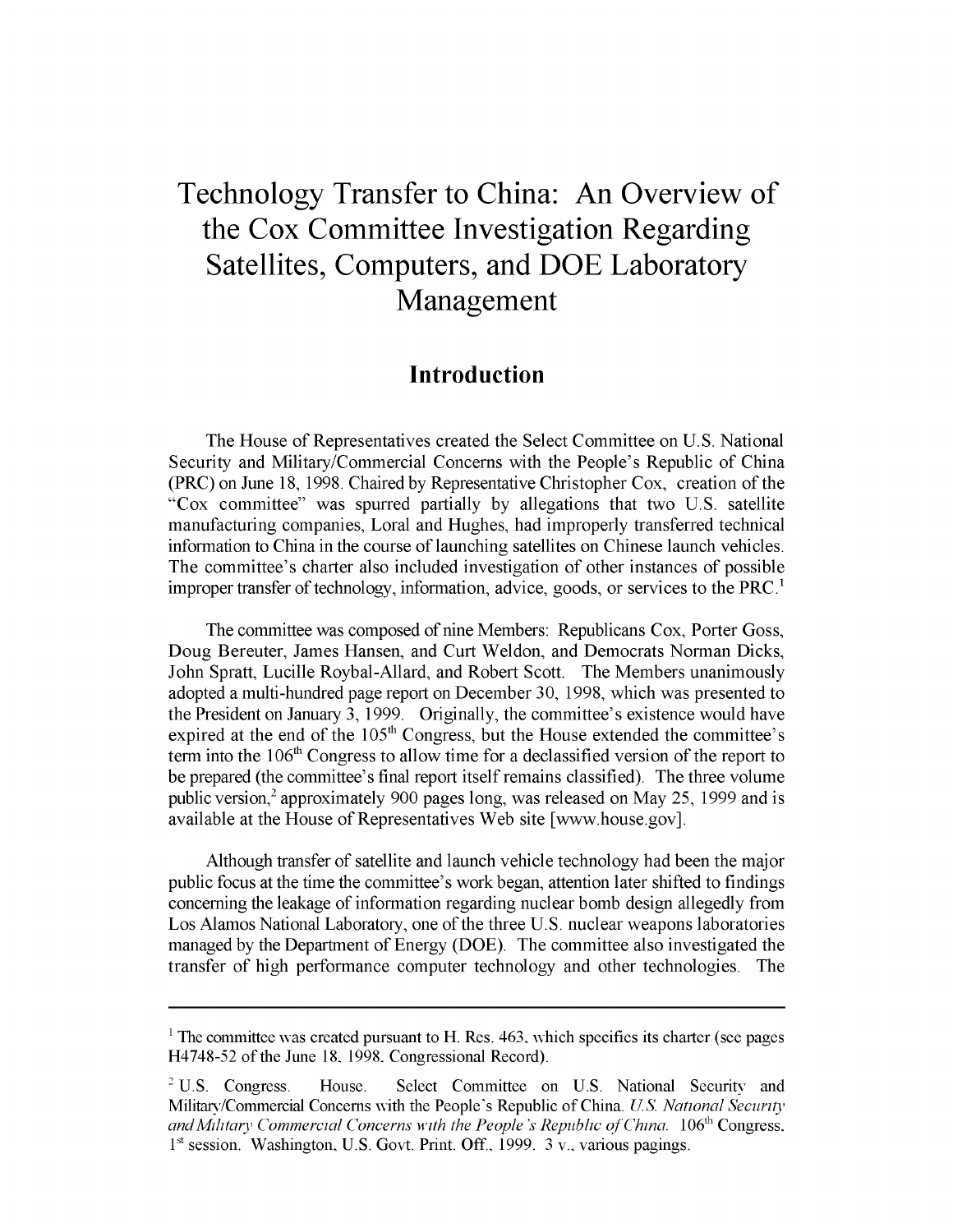committee made 38 recommendations covering a spectrum of issues involving U.S.- PRC relations. This report provides an overview of the Cox committee findings and recommendations concerning satellite exports, high performance computers, and management of DOE laboratories. References to the appropriate volume and page number of the Cox committee report are shown in parentheses (such as "v. I, p. 16" for volume I, page 16).

## Launches of U.S.-Built Satellites **by** the PRC

#### Background<sup>3</sup>

In 1988, the Reagan Administration granted permission to export three U.S. made satellites to China for launch once China met three requirements: signing three international treaties regarding use of space; signing a bilateral trade agreement so China would not undercut Western prices for launching satellites; and signing a Technology Safeguard Agreement to ensure that no technology would be transferred during the time that American-made satellites were in China awaiting launch. China met those conditions and export of the three satellites, all manufactured by the U.S. company Hughes, was approved by the State Department and by the now-defunct COCOM (Coordinating Committee for Multilateral Export Controls).

China's decision to offer launches on a commercial basis came shortly after the U.S. space shuttle *Challenger* tragedy in 1986. At that time, commercial launches were offered only by Europe's Arianespace and the National Aeronautics and Space Administration (NASA) in the United States. The Reagan Administration and Congress had taken actions to facilitate the emergence of U.S. private sector competitors to NASA for launching satellites beginning in 1983, but private companies argued that they could not compete with government-subsidized prices for launching on the shuttle. The loss of *Challenger* and a subsequent policy decision that commercial satellites would not be launched on the shuttle except in unique circumstances opened opportunities for companies in the United States and elsewhere, including China, to compete in the launch services business.

The Reagan Administration decision to allow exports of satellites to China met mixed reactions because it could harm U.S. launch services companies just entering the market, but help U.S. satellite manufacturers by increasing competition in launching satellites into orbit. Concern about potential technology transfer during the time the satellite was in China awaiting launch was also a significant issue at that time, hence the requirement for a Technology Safeguard Agreement. Such an agreement was signed by the two countries in 1989 **(** revised version was signed in 1993).

The first commercial Chinese launch of a U.S.-built satellite occurred in 1990. By May 31, 1999, 20 commercial Chinese launches of U.S.-built satellites had been accomplished, of which 16 were successes, three were complete failures, and one was

**<sup>3</sup>** For further background information, see: Congressional Research Service, *Space Launch Vehicles: Government Requirements and Commercial Competition.* **by** Marcia S. Smith. CRS Issue Brief 1B93062. updated regularly.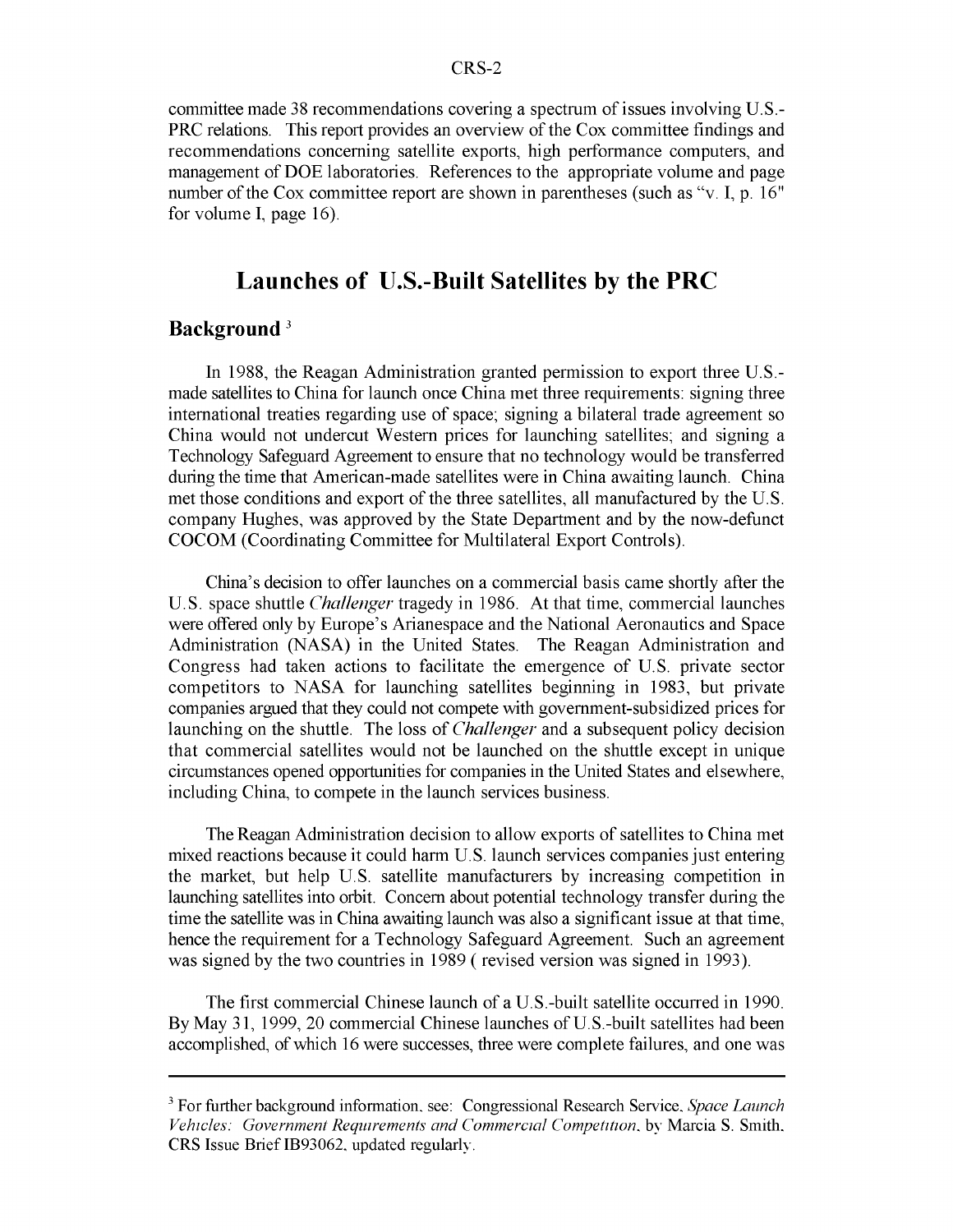a partial failure, placing the satellite into the wrong orbit.<sup> $+$ </sup> A total of 26 U.S.-built satellites were launched (some launch vehicles carried two satellites into orbit at one time).

The Cox committee focused its examination on whether technology transfer occurred from Hughes or Loral to China during the investigations of the three launch failures, but also looked more generally at whether U.S. satellites are adequately secured while in China and whether information provided to insurance companies that insure the launches is subjected to adequate export control scrutiny.

The first two failures, on December 21, 1992 and January 25, 1995, involved satellites built by Hughes Space and Communications (hereafter "Hughes"), part of Hughes Electronics, a subsidiary of General Motors. The satellites were Optus 2 (owned by Australia) and APStar-2 (owned by Asia Pacific Telecommunications Satellite Co., Ltd., which is **75%** owned by Chinese government-backed companies), respectively. The third failure, on February 14, 1996, was of the Intelsat 708 satellite built for the International Telecommunications Satellite Organization (Intelsat) by Space Systems/Loral (hereafter "Loral"), part of Loral Space & Communications.

Attention to the activities of satellite manufacturers following satellite launch failures in the PRC was sparked by Loral's actions following the 1996 failure. To ameliorate concerns of satellite insurance companies, the PRC asked Loral to convene a committee to review the PRC's analysis of the Intelsat 708 failure. Loral complied, establishing a committee that included representatives of Hughes, since Hughes had been involved in two failure investigations already. Loral concedes that in violation of its own internal policies, a copy of the committee's report was transmitted to Chinese officials without obtaining U.S. government approval. The Justice Department began investigating Loral in 1997 to determine if it had violated export regulations in the course of its review of the PRC's Intelsat 708 failure analysis. In February 1998, the Clinton Administration approved the export of another Loral satellite to China even though the Justice Department investigation was ongoing, raising additional congressional concerns. Further allegations subsequently surfaced that Hughes may have violated export guidelines during investigations of the 1992 and 1995 failures, as well as in conjunction with the 1996 failure. The Justice Department reportedly also is now investigating Hughes. Both companies deny violating export regulations.

#### Cox Committee Findings

According to the Cox committee, Hughes and Loral transferred information to the PRC in violation of export guidelines during the course of the failure investigations in 1992, 1995, and 1996. The committee found that following the failures, "U.S. satellite manufacturers transferred missile design information and know-how to the PRC without obtaining the legally required licenses. This information has improved the reliability of PRC rockets useful for civilian and military

<sup>&</sup>lt;sup>4</sup> For further information on China's space program, see: Congressional Research Service, *China's Space Program: A Brief Overview Inchding Commercial Launches of US.-Built Satellites.* **bv** Marcia S. Smith. CRS Report 98-575 STM. September 3. 1998.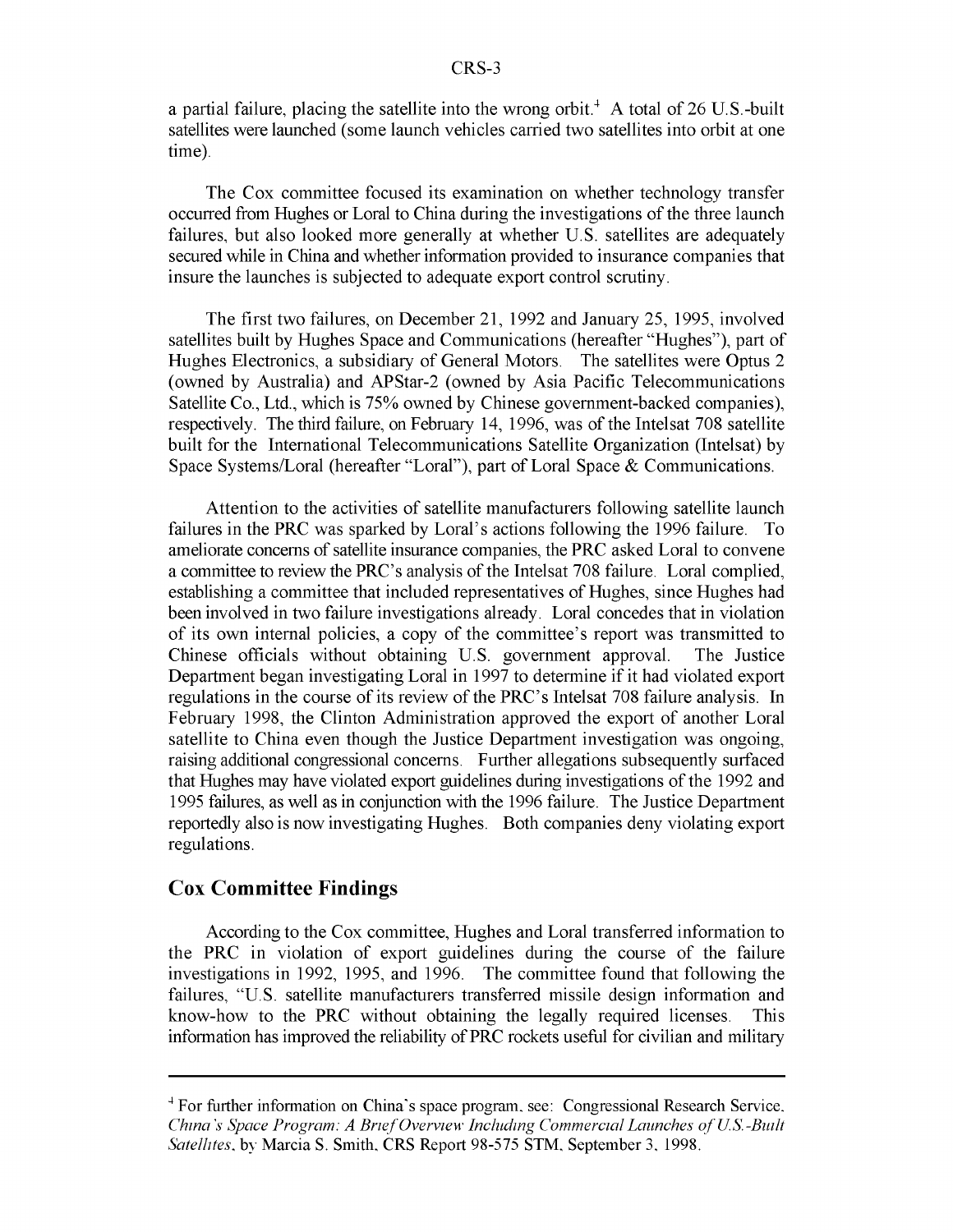purposes. The illegally transmitted information is useful for the design and improved reliability of future PRC ballistic missiles, as well" (v. I, p. xiv). In the 1992 and 1995 failures, which involved only Hughes, the committee concluded that Hughes "showed the PRC how to improve the design and reliability of PRC rockets. Hughes' advice may also be useful for design and improved reliability of future PRC ballistic missiles. Hughes deliberately acted without seeking to obtain the legally required licenses" (v. I, p. xvii). The report adds that there are differing views within the government as to how much the information might assist PRC missile development, but "There is agreement that any such improvement would pertain to reliability and not to range or accuracy" (v. II, p. 4). In the case of the 1996 failure review, which involved both companies, the committee concluded that "Loral and Hughes showed the PRC how to improve the design and reliability of the guidance system used in the PRC's newest Long March rocket. Loral's and Hughes' advice may also be useful for design and improved reliability of elements of future PRC ballistic missiles. Loral and Hughes acted without the legally required license, although both corporations knew that a license was required"  $(v, I, p, x\,ix)$ .

While in the PRC awaiting launch, U.S. satellite manufacturers are supposed to provide 24-hour physical security for the satellite to prevent the PRC from obtaining technical information. The Cox committee found "numerous" instances in which the satellite manufacturers or the security personnel they hired performed inadequately. "In light of the PRC's aggressive espionage campaign against U.S. technology it would be surprising if the PRC has not exploited security lapses that have occurred in connection with launch of U.S. satellites in the PRC" (v. I, p. xxi). DOD provides personnel to monitor compliance with export regulations during the course of launches of U.S. satellites on PRC launch vehicles, and the committee also found problems with the manner in which DOD executes that role.

The committee furthermore examined whether export guidelines are adequately followed in connection with providing technical information to insurance brokers and underwriters that insure satellites and satellite launches. The committee concluded that "... U.S. export control authorities may not be adequately enforcing these [export control] laws in the space insurance industry context, nor paying sufficient attention to these practices"  $(v, I, p. xxiii)$ .

After reviewing the satellite launch business, the committee also concluded that by launching Western satellites, the PRC obtained launch experience that improved its position as a long-term competitor to U.S. companies and thus "It is in the national security interest of the United States to increase U.S. domestic launch capacity" (v. **I,** p. xxiv).

#### Cox Committee Recommendations

The committee made the following 10 recommendations regarding satellite exports (v. III, p. 170-172):

- **"** Satellite export control provisions in the FY1999 Strom Thurmond National Defense Authorization Act should be implemented aggressively.
- **"** The State Department should have sole satellite licensing authority.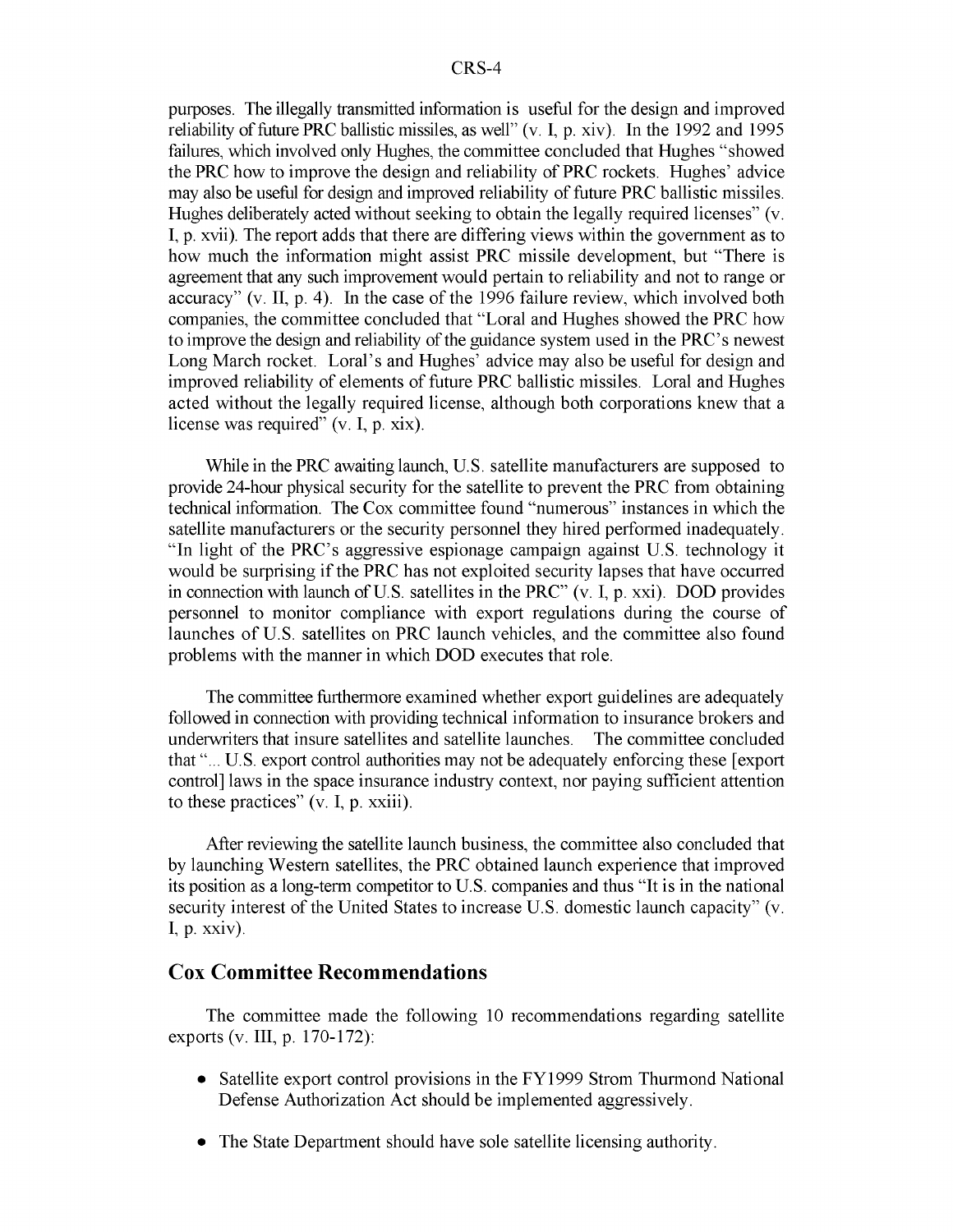- **"** The executive branch and Congress should ensure that the State Department has adequate personnel and resources devoted to processing export license applications so export licenses can be acted upon in a timely fashion.
- **"** The appropriate congressional committees should report necessary legislation to ensure that satellite manufacturers are not disadvantaged in collateral areas such as tax credits because of the transfer to the State Department of the responsibility to license satellite exports.
- **"** High priority should be given by the Department of Defense (DOD) to recruiting, training, and maintaining a staff dedicated to monitoring launches in foreign countries of U.S. satellites and establishing and monitoring technology control plans to prevent any transfer of information that could be used by the PRC to improve its missile capabilities
- DOD, rather than satellite manufacturers, should contract for security personnel required at the launch site; the number of security personnel should be sufficient to maintain 24-hour security; and the satellite export licensee should be required to reimburse DOD for all associated costs of such security.
- **"** DOD should ensure sufficient training for its personnel who monitor space launches from initial discussions through launch, and, if necessary, failure analysis (called the "launch campaign") and assign adequate numbers of monitors; ensure continuity of service by monitors for the entire space launch campaign period from marketing to launch and, if necessary, launch failure analysis; and adopt measures to make service as a monitor an attractive career opportunity.
- **"** DOD monitors should maintain logs of all information authorized or transmitted to the PRC and that information shall be transmitted on a current basis to the Departments of Defense, State, and Commerce, and to the CIA; documents should be retained for the period of the statute of limitations for violations of the International Traffic in Arms Regulations (ITAR); and DOD should adopt clear written guidelines providing monitors the responsibility and the ability to report serious security violations, problems, and issues at the overseas launch site directly to the headquarters office of the responsible DOD agency.
- **"** Relevant executive branch departments and agencies should ensure that the laws and regulations establishing and implementing export controls are applied in full to communications among satellite manufacturers, purchasers, and the insurance industry, including communications after launch failures.
- **"** Appropriate congressional committees should report legislation to encourage and stimulate further the expansion of U.S. launch capacity.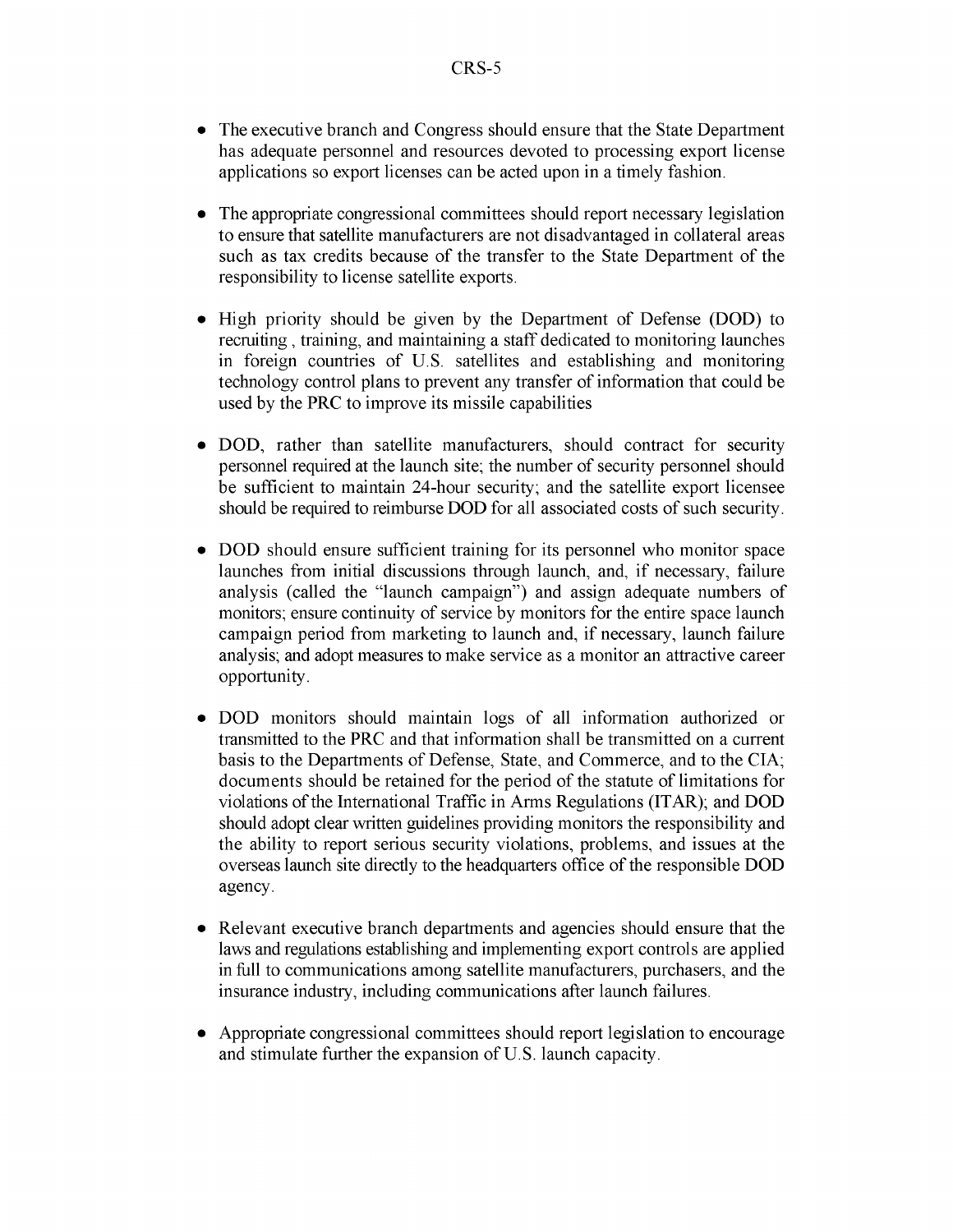#### White House and Congressional Responses

In its May 25, 1999 press release responding to the Cox committee report,<sup>5</sup> the White House stated that the Administration "agrees with and is carrying out all of the Committee's recommendations concerning satellite launches." The press release stated:

- The Administration has implemented the provisions of the FY1999 Strom Thurmond National Defense Authorization Act.
- **"** The State Department has taken steps to ensure that U.S. companies understand and comply with the requirements of law and regulation for data that may be provided to space insurance companies.
- **"** DOD is implementing several measures to strengthen monitoring of foreign launches, including establishment of a new Space Launch Monitoring Division within the Technology Security Directorate of the Defense Threat Reduction Agency and hiring 39 additional staff for this function who will receive enhanced training and provide end-to-end monitoring of controlled space launch and satellite technologies.
- **"** DOD is examining the recommendation that it be responsible for hiring security personnel to provide physical security for satellites at foreign launch sites.
- **"** The Administration is encouraging development of the U.S. domestic launch industry through DOD's Evolved Expendable Launch Vehicle program, NASA's Reusable Launch Vehicle program, and Administration efforts to assure range modernization at U.S. launch sites.<sup>6</sup>

Prior to the conclusion of the Cox committee investigation, Congress took action to transfer responsibility for export decisions for commercial communications satellites back to the State Department from the Commerce Department. The State Department had responsibility for exports of commercial communications satellites until 1993. The Clinton Administration transferred that authority to the Commerce Department in two steps (1993 and 1996). The FY1999 Strom Thurmond National Defense Authorization Act (P.L. 105-261) returned export control responsibility to the State Department effective March 15, 1999. It also expanded the requirements set forth in the FY1990-91 Foreign Relations Authorization Act (P.L. 101-246, Section 902) that prohibit the export of U.S.-built satellites to China unless the President grants a waiver and reports to Congress that (1) China has achieved certain political and human rights reforms, or (2) it is in the national interest of the United

**<sup>5</sup>** The White House. *Response to the Report of the Select Committee on US National Security and Military Commercial Concerns With the People's Republic of China, May 25,* 1999.

**<sup>6</sup>** For further information on these programs, see CRS Issue Brief 1B93062.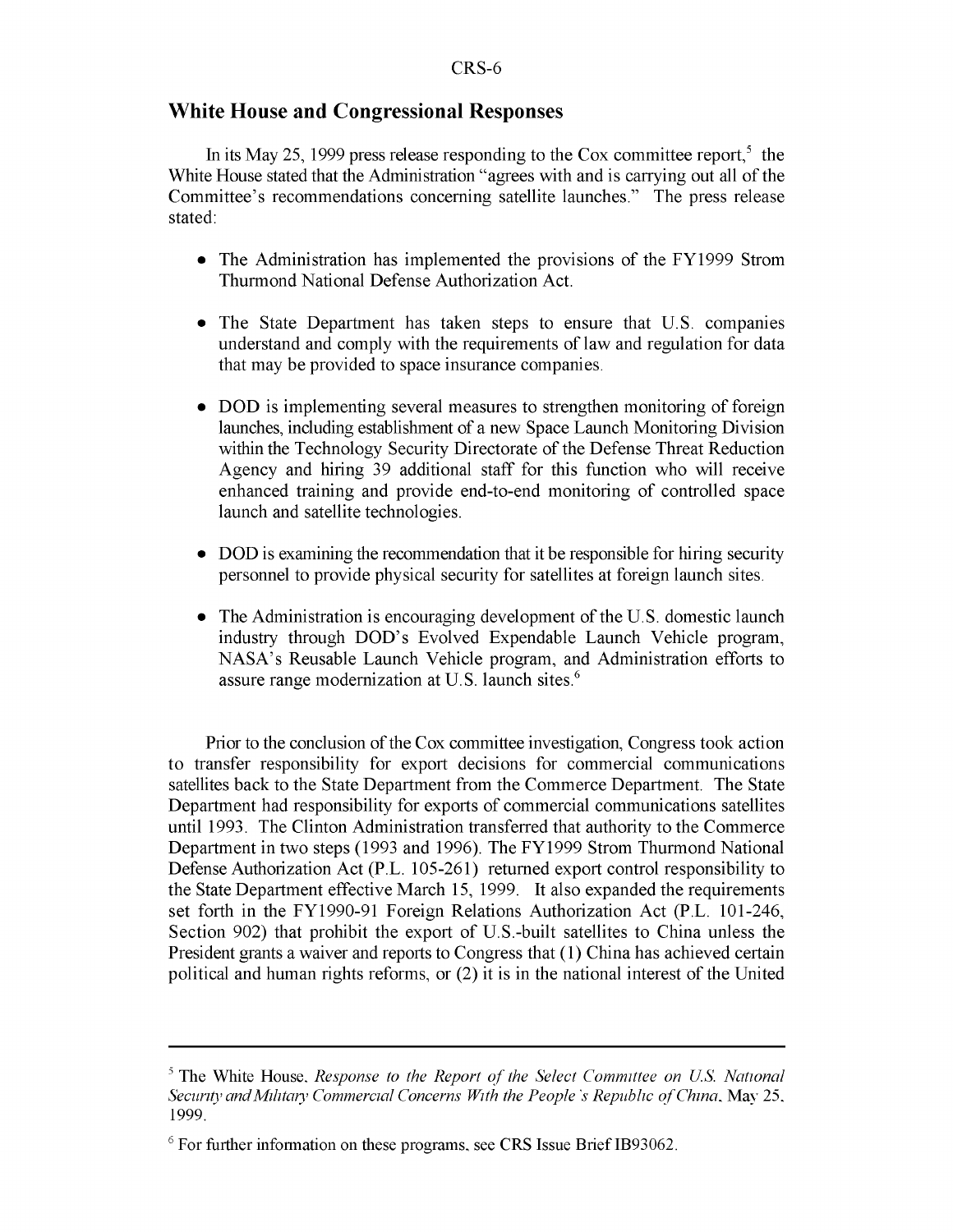States.<sup>7</sup> Under the new language in the FY1999 National Defense Authorization Act, the President also must provide a detailed justification for granting such a waiver, including information such as a description of all militarily sensitive characteristics integrated within or associated with the satellite and the impact on U.S. jobs of permitting the export. A number of other provisions were included in P.L. 105-261, such as specifying that investigations of launch failures are covered by export guidelines and require a license.

Following release of the Cox committee report, Congress has taken further action<sup>8</sup> both in response to the report and to concerns expressed by the U.S. aerospace industry. For example, aerospace companies have complained that State Department implementation of the new satellite export regulations is affecting exports for launches on non-PRC launch vehicles, such as Europe's Ariane, and that the State Department has insufficient personnel to carry out its responsibilities under that Act.

During deliberations on the FY2000 National Defense Authorization bill (S. 1059) on May 26 and 27, 1999, the Senate adopted an amendment by Senator Lott that requires the President to notify Congress promptly whenever an investigation is undertaken of an alleged violation of export laws in connection with a commercial U.S.-built satellite and whenever an export is approved for a U.S. person or firm that is the subject of such an investigation. This provision responds to concerns that the Clinton Administration approved the export of a Loral-built satellite even though Loral was already under investigation by the Justice Department. The Lott amendment includes language regarding the Defense Threat Reduction Agency (DTRA, part of DOD) monitors who are assigned to assure compliance with export regulations by U.S. companies during each launch campaign. The amendment directs the Secretary of Defense to establish regulations that allocate funds to assure the necessary number of DTRA launch campaign monitors, establish appropriate professional and technical qualifications and training for them, grant them authority to suspend launches for purposes of U.S. national security, increase their reporting requirements and the systematic archiving and preservation of those reports, and require exporters to reimburse DOD for expenses incurred in monitoring launch campaigns. The Lott amendment furthermore requires DOD to establish a counterintelligence program within DTRA as part of its satellite launch monitoring program, requires the State Department to provide timely notice to exporters of the status of their license requests, requires the State and Defense Departments to consult with the Director of Central Intelligence on commercial communications satellite export decisions, and requires those agencies to submit annual reports to Congress on implementation of satellite technology safeguards.

On June 9, 1999, the House adopted amendments to its version of the FY2000 DOD authorization bill (H.R. 1401) as well. A Cox amendment, *inter alia,* requires reports on implementation of the satellite export control authority and satellite export

**<sup>7</sup>** For a list of waivers granted under P.L. 101-246. see Congressional Research Service. *China: Possible Missile Technology Transfer from US Satellite Export Policy-Background and Chronology.* by Shirley Kan. CRS Report 98-485. May 10. 1999.

<sup>&</sup>lt;sup>8</sup> For updated information on congressional action, see CRS Issue Brief IB93062.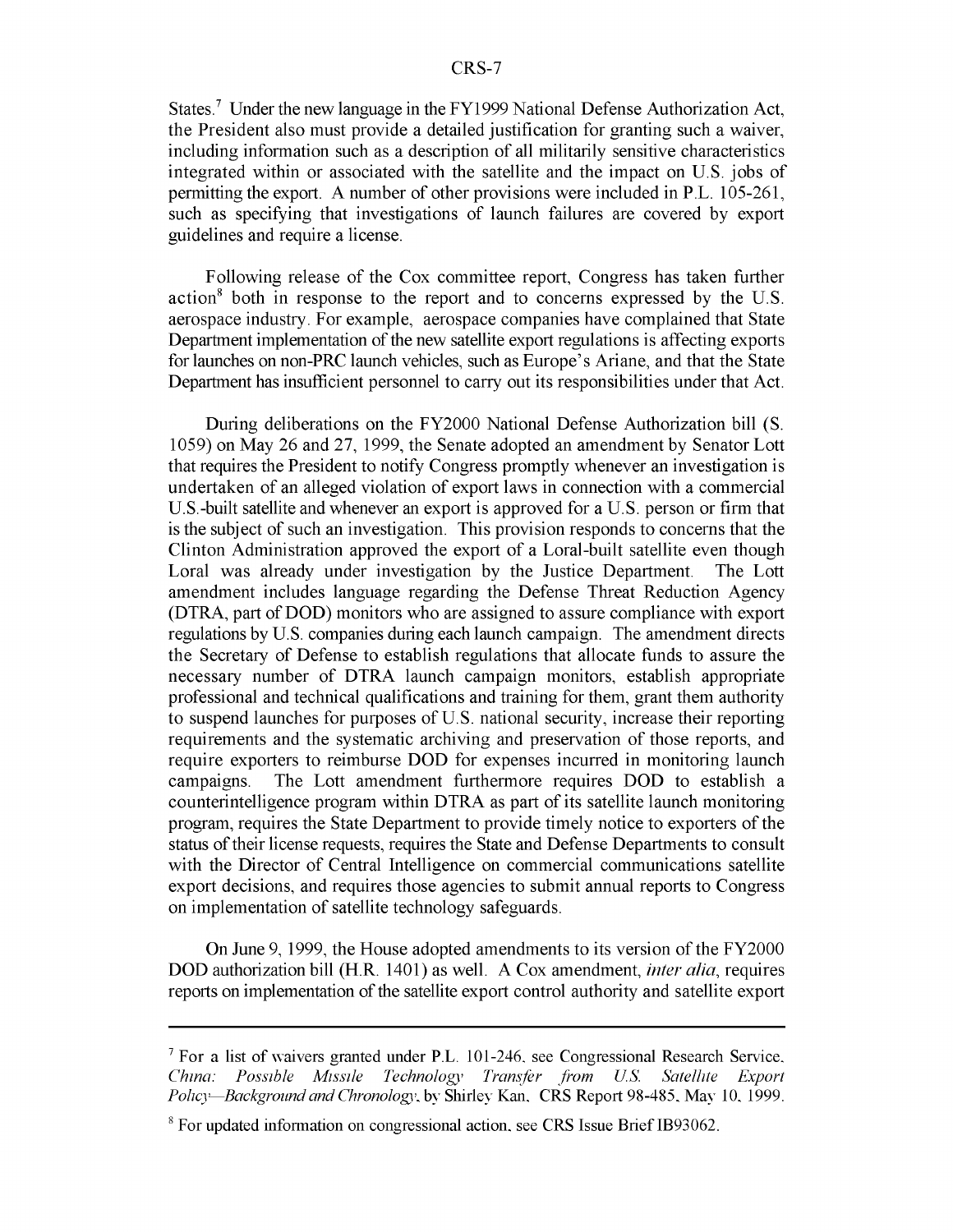licensing authority, requires a technology transfer control plan for satellite export licenses, specifies that **DOD** space launch monitors provide 24-hour, 7-day per week coverage, and establishes a **DOD** Office of Technology Security. Amendments by Representative Curt Weldon establish a Technology Security Division within DTRA as a separate **DOD** agency and require **DOD** to provide an annual report to Congress assessing the cumulative impact of individual export licenses by the United States to countries of concern. An amendment by Representative Gilman requires the Secretary of State to ensure that adequate resources are allowed for the Office of Defense Trade Controls for reviewing and processing export licenses in a thorough and timely manner and to obligate \$2 million for additional staff for that office which had been identified by Congress last fall in the report accompanying the FY1999 Omnibus Appropriations Act (P.L. 105-277).

The Gilman amendment is similar to a provision in the FY2000 Foreign Relations Authorization bill (HR. 1211) as reported (H.Rept. 106-122) from the House International Relations Committee which Representative Gilman chairs. H.R. 1211 also directs the Secretary of State to establish an export regime that includes preferential treatment and expedited approval for exports to NATO allies, major non-NATO allies and other friendly countries.

## High Performance Computers (Supercomputers)

#### Background

High performance computers (HPCs) are computers that can perform multiple, complex digital operations within seconds. Sometimes also called supercomputers, HPCs are actually a wide range of technologies that also include bundled workstations, mainframe computers, advanced microprocessors, and software.<sup>9</sup> The benchmark used for gauging **HPC** computing performance is to count the millions of theoretical operations per second, or Mtops, that the computer can perform. The actual Mtops performed by an **HPC** over a period of time can vary, based on which operations are performed (some can take longer than others or can be performed while other operations are taking place) and the real cycle speed of the computer.<sup>10</sup>

HPC technology has removed many of the technical constraints in advanced computing by reducing long computing times and complex computing functions that hindered solving mathematical, scientific, and engineering problems. Recent HPC applications range from accurate real-time weather forecasting and climate change modeling to simulations of nuclear weapons tests. Global market leaders are IBM and Sun Microsystems/Cray, followed by Japan's NEC (v. I, p. 144). The PRC has a limited ability to produce HPCs, and U.S. firms dominate the PRC HPC market (v.

<sup>&</sup>lt;sup>9</sup> A supercomputer is usually defined as a single, complex, mainframe computer that can undertake a series of specific computer functions. Michael S. Malone, ed.. "Big Iron, Supercomputers Are Back and Changing Business, Science, and Even You," Forbes ASAP. February 22, 1999. 96 pages.

 $\frac{10}{10}$  See: [http://www.whatis.com/mtops.htm].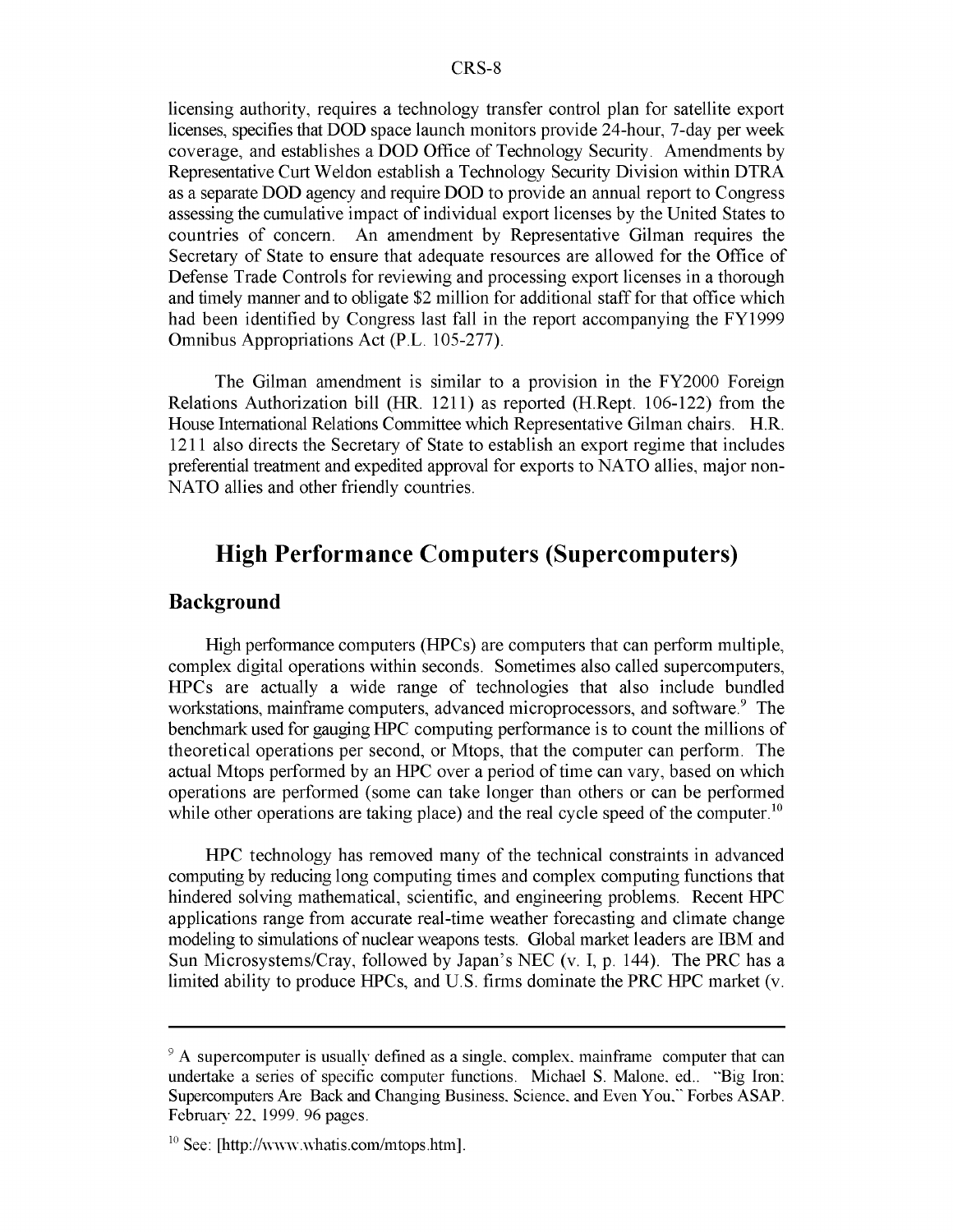I, p. 144-145). Generally, most U.S. high technology industry leaders have sought to increase, not limit, HPC exports.<sup>11</sup>

U.S. policy has recognized the importance of this technology by adjusting export control policy to reflect advances in IPC technologies. In 1992, the U.S. Commerce Department defined an HPC as 195 Mtops; any export above this level required an export license (v. I, p. 118). This definition was revised in 1994 (1,500 Mtops), reflecting new IPC technologies and expanding applications (v. I, p. 119). In 1996, the Department of Commerce once more revised its IPC definition, setting its benchmark for export licenses at 2,000 Mtops. The agency also forecast that 7,000 Mtop computers would likely become available in global markets by the end of 1997 (v. I, p. 121).

Also in 1996, the Department of Commerce created four Computer Country Groups for export controls of computers. These four categories — or "tiers"— of countries have different HPC export criteria. The PRC is a Tier 3 country, characterized as a security risk because of proliferation, diversion, or other security issues (v. I, p. 127-128). To sell to a PRC customer, an exporter must obtain a license from the Department of Commerce when exporting computers above 2,000 Mtops to the Chinese military or to a nuclear proliferation end user (or use); and an export license for any computer above 7,000 Mtops for all other Chinese end users (or use). Any export of a computer below 2,000 Mtops to a Tier 3 country does not require a license; any export of a computer below 7,000 Mtops to a non-military and non- proliferation end user does not require a license. U.S. exporters must maintain records of exports of computers from 2,000 Mtops to 7,000 Mtops to the PRC (v. I, p. 127-128).

#### Cox Committee Findings

The Cox Committee has determined that U.S. HPC export policy has been circumvented by PRC end users, not properly monitored or enforced by U.S. officials, and that U.S. industry generally has been unaware of PRC applications of IPCs. The major Cox Committee report findings on IPCs are summarized below.

- **"** First, the Cox Committee estimates that since 1996, the PRC may have received a total of 603 HPCs from the United States. According to the Committee, this number has grown rapidly since 1996, when HPC export controls were greatly relaxed. It also encompasses a wide range of computing capacity, from lower-end  $1,500-2,000$ , to  $10,000$  Mtops and above (v. I, p. 144-145). This wide range of computing has provided PRC end-users with different combinations of computing power and speed, and is linked to the second finding.
- Second, the Cox Committee has determined that PRC end users are clustering lower-end HPCs together to increase computing power and speed. Such actions could allow an end user to obtain several 500 Mtop HPCs **-** without needing an export license — and combine these into a single HPC with 2,000

<sup>&</sup>lt;sup>11</sup> Richard E. Cohen. *Hot Trade Winds*. The National Journal. 29 May 1999. P. 1471-1472.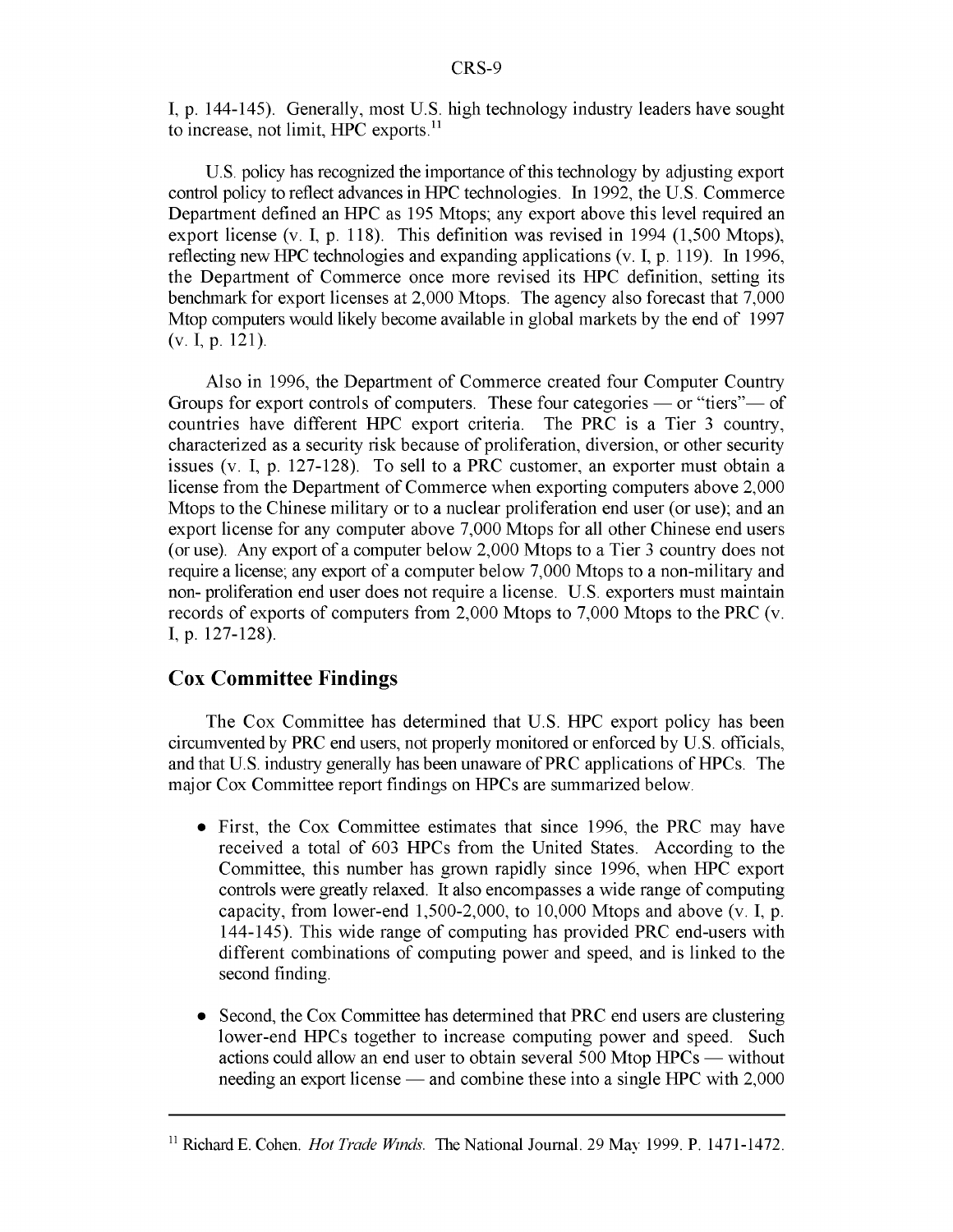#### CRS-10

Mtops processing capability. Similarly, several 2,000 Mtop machines could be linked together and provide high-end HPC functions to any PRC user. In both instances, U.S. export control policy would be circumvented, as PRC end users obtain needed HPCs without the proper export licenses (v. I, p. 134; 157-158).

- Third, the Cox Committee expressed concern regarding the blurred distinction between PRC private companies and state-owned enterprises (SOEs). This has resulted in high-end U.S. HPCs destined for civilian use finding their way to military and proliferation end users (or use), without a license. Since the mid-1990s, China has embarked on a long-term plan to privatize many SOEs.<sup>12</sup> However, domestic technology transfer between civilian and military end users has occurred in the past and is documented (v. I, p. 137; 138). The Cox Committee also contends that PRC students visiting federal laboratories and universities with HPC technologies may act on behalf of the Chinese intelligence organizations (v. I, p. 141-142), further blurring civilian, military, and academic lines among PRC users.
- Fourth, until June 1998, the U.S. government's ability to verify the location and use of HPCs in the PRC was blocked by that country's resistance to postshipment, on-site verification visits. According to the Cox Committee report, the U.S. government has conducted only one post-shipment HPC verification in the PRC. A 1998 agreement affords the United States the right to request access to some HPCs, but includes substantial limitations on such requests and visits. Moreover, the post-shipment visits that are allowed can verify the location of an HPC, but not how it is used (v. I, p. 134-137).

According to the Cox Committee report, these findings raise significant security implications for the United States. A major implication addressed by the Cox Committee is the use of HPCs by the Chinese military to advance its nuclear weapons testing capability. If China complies with the Comprehensive Test Ban Treaty, "its need for HPCs to design, weaponize, deploy, and maintain nuclear weapons will be greater than that of any other nation possessing nuclear weapons, according to the Department of Energy" (v. I, p. xxix-xxx). HPC modeling and simulations could also be used by the PRC in its biological and chemical weapons programs, to advance methods of cryptology (the design and breaking of coded communications), and for other forms of information warfare (v. I, p. 112-117).

#### Cox Committee Recommendations

The Cox Committee report provided four policy recommendations.

• Legislation to require testing of HPCs and technology which may be potentially used for clustering and other combinations of computers. This would be undertaken by the Department of Energy, in consultation with the

<sup>12</sup> See: Congressional Research Service. *Technology, Trade, and Security Issues Between the United States and the People's Republic of China: A Trip Report, August 1997.* By Glenn **J.** McLoughlin, CRS Report 98-617, 30 June 1998, p. 17-18.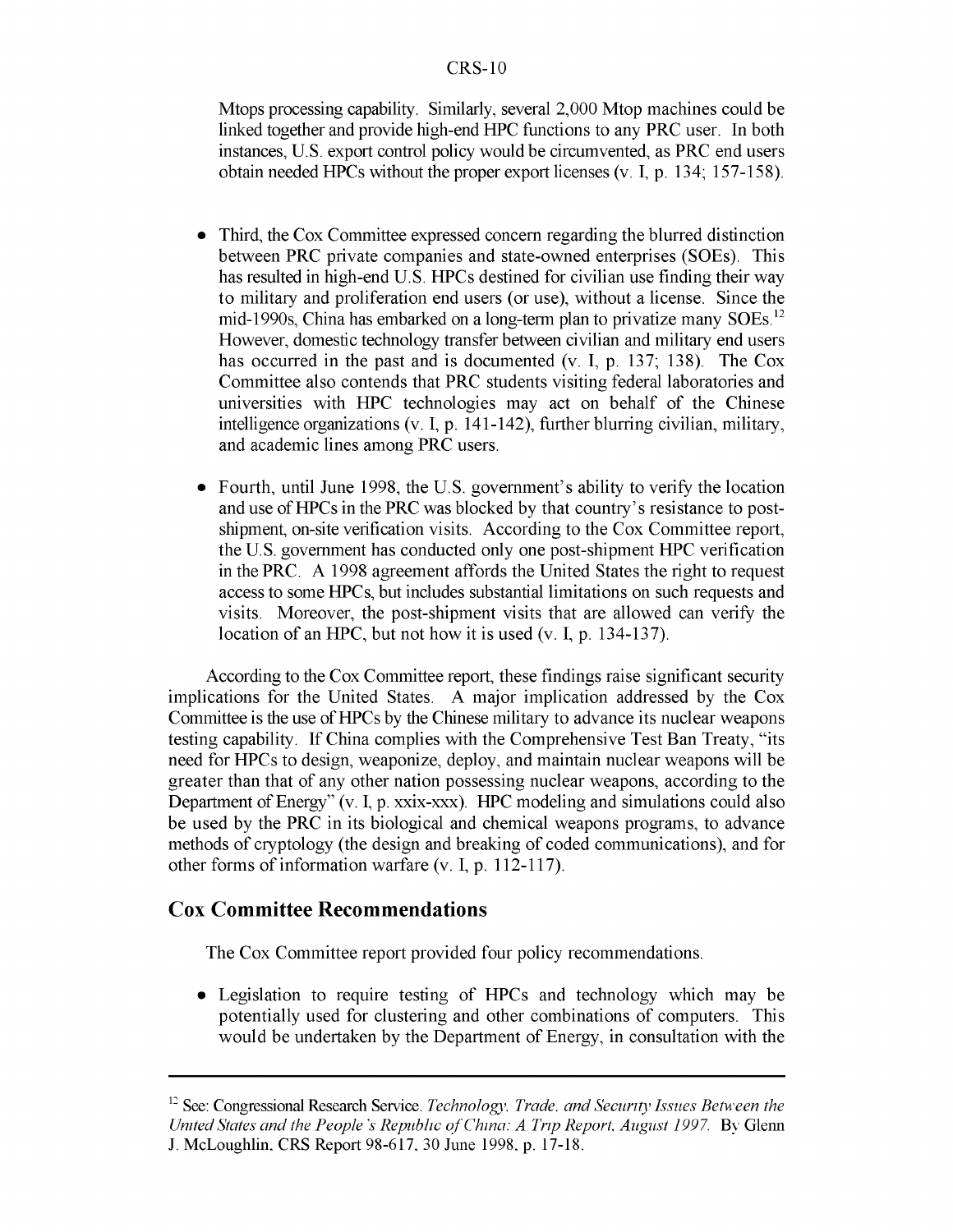#### CRS- **1I**

Department of Defense, to provide a comprehensive review of actual and potential HPC technology before it leaves the United States (v. III, p. 172).

- **"** An annual threat assessment of HPC exports to the PRC. The U.S. intelligence community would be required by legislation to conduct an annual comprehensive threat assessment of the national security implications of the export to the PRC of HPCs  $(v, III, p, 173)$ .
- **"** Legislation to require end use verification of PRC use of HPCs. This would include, as a condition of continued HPC export licensing, an open and transparent system of HPC verification by the PRC by September 30, 1999. Failure to establish such a system by the PRC would result in actions by the United States to lower the benchmark levels of HPCs sold to the PRC, denial of export licenses for computers to the PRC, and other appropriate measures. As part of this legislation, an independent evaluation of the feasibility for improving end use verification in the PRC and prevention of the use of HPCs for military purposes would be required (v. III, p. 173).
- **"** Legislation to require that the executive branch encourage other computermanufacturing countries, especially those countries that manufacture HPCs, to adopt similar export policies towards the PRC (v. III, p. 173).

#### White House and Congressional Responses

In response, the Clinton Administration agrees with the Cox Committee report that sales of computers to the PRC should be for commercial, not military, purposes.<sup>13</sup> The Administration also states that it is reviewing the potential national security uses of various configurations of computers, the extent to which these computers can be controlled, and the impact of controls on the U.S. industrial base. The Administration agrees that the United States needs the capability to visit U.S. HPCs licensed for export to China and observe how they are being used (although the Administration contends that it is not possible to obtain no-notice verification visits to any country, including the PRC). On this last point, the Administration did come to an agreement with the PRC for increased site visitations in 1998, but also contends that requiring the U.S. to visit every site where an IPC is installed, regardless of what business the end-user is in or how many times it has been visited before, would be ineffective and wasteful. $14$ 

IPC technology transfer and export control policies, including those related to the PRC, will likely be considered during congressional inquiry into the Cox committee's findings. In the  $106<sup>th</sup>$  Congress, legislation was introduced by Rep. Hunter on May 26, 1999 that would prohibit the export of HPCs to certain countries

<sup>&</sup>lt;sup>13</sup> The White House, *Response to the Report of the Select Committee on U.S. National Security and Military Commercial Concerns With the People's Republic of China.* May 25. 1999.

<sup>&</sup>lt;sup>14</sup> Statement by Under Secretary for Export Administration, "Commerce Report: Growing Demand for U.S. High Performance Computers." Washington: U.S. Department of Commerce. 8 January 1999.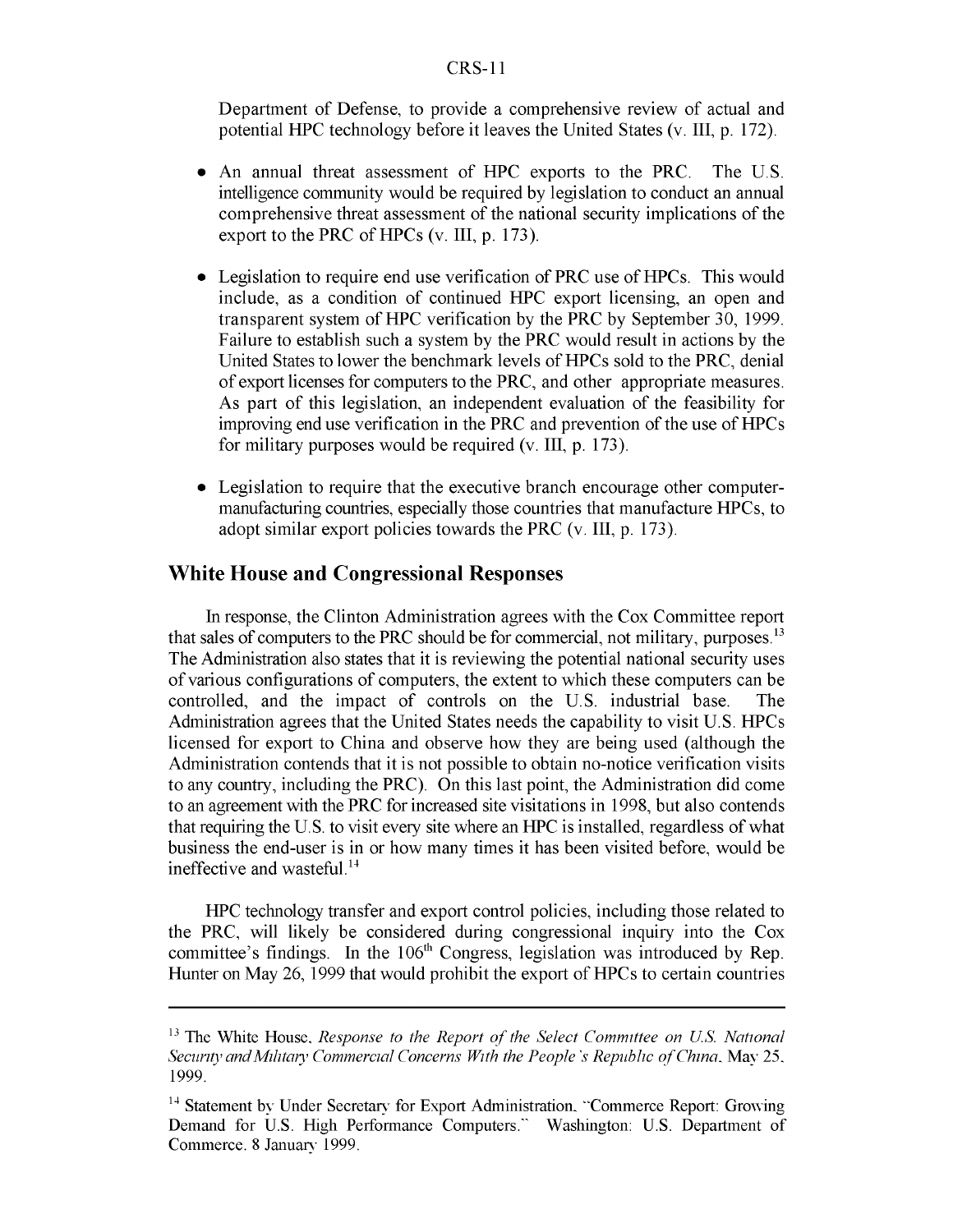until application of existing defense authorization export control policy is implemented. This bill, the Supercomputer Post-shipment Verification Act of 1999 (H.R. 1962), would also require the Secretary of Commerce to conduct post-shipment verification of each digital 2,000 Mtop computer exported from the United States since November 18, 1997 to all Tier 3 countries. The legislation has been jointly referred to the Committee on International Relations and the Committee on Armed Services of the House of Representatives, and awaits further action. On June 9, 1999 the House of Representatives unanimously approved an amendment to the DOD Authorization Act for FY2000 and FY2001 (H.R. 1401) that incorporates several of the recommendations from the Cox Committee report. Among several recommendations, the amendment requires that DOD provide reports to Congress on the national security implications of HPC exports to the PRC.

## Management of Department of Energy Laboratories

#### Background

The Department of Energy (DOE) has nine large, multipurpose, national laboratories and a number of smaller, program-directed or specific-purpose laboratories. Of the former, three are nuclear weapons laboratories: Los Alamos National Laboratory in Los Alamos, NM; Lawrence Livermore National Laboratory in Livermore, CA; and Sandia National Laboratories in Albuquerque, NM and Livermore, CA. These three laboratories account for about 14% of DOE's FY2000 budget request for its laboratories and about **13%** of its laboratory personnel (in fulltime equivalents). The Cox report judged that the PRC's nuclear weapons intelligence efforts were focused mainly on DOE's three weapons laboratories plus Oak Ridge National Laboratory in Oak Ridge, TN. Oak Ridge also contributes to DOE's national security program, although most of its research and development (R&D) is devoted to DOE's science and energy resources missions (v. I, p. 62). DOE's Pacific Northwest National Laboratory in Richland, WA, also was mentioned in the Cox report as a primary focus, along with the four laboratories mentioned above, of DOE's new counterintelligence plan (v. I, p. 94).

DOE's laboratories comprise the federal government's largest laboratory system. They, especially the nine multi program laboratories, are widely considered to be an important national resource which conducts world-class science and engineering. The nine multipurpose laboratories, and thus the three weapons laboratories and the other two laboratories dealt with in the Cox report, are Federally Funded Research and Development Centers (FFRDCs), which are owned by the federal government but operated by private sector organizations under contract. The contractor of Los Alamos and Lawrence Livermore is the University of California; of Sandia is Lockheed Martin Corp.; and of Pacific Northwest is Battelle Memorial Institute.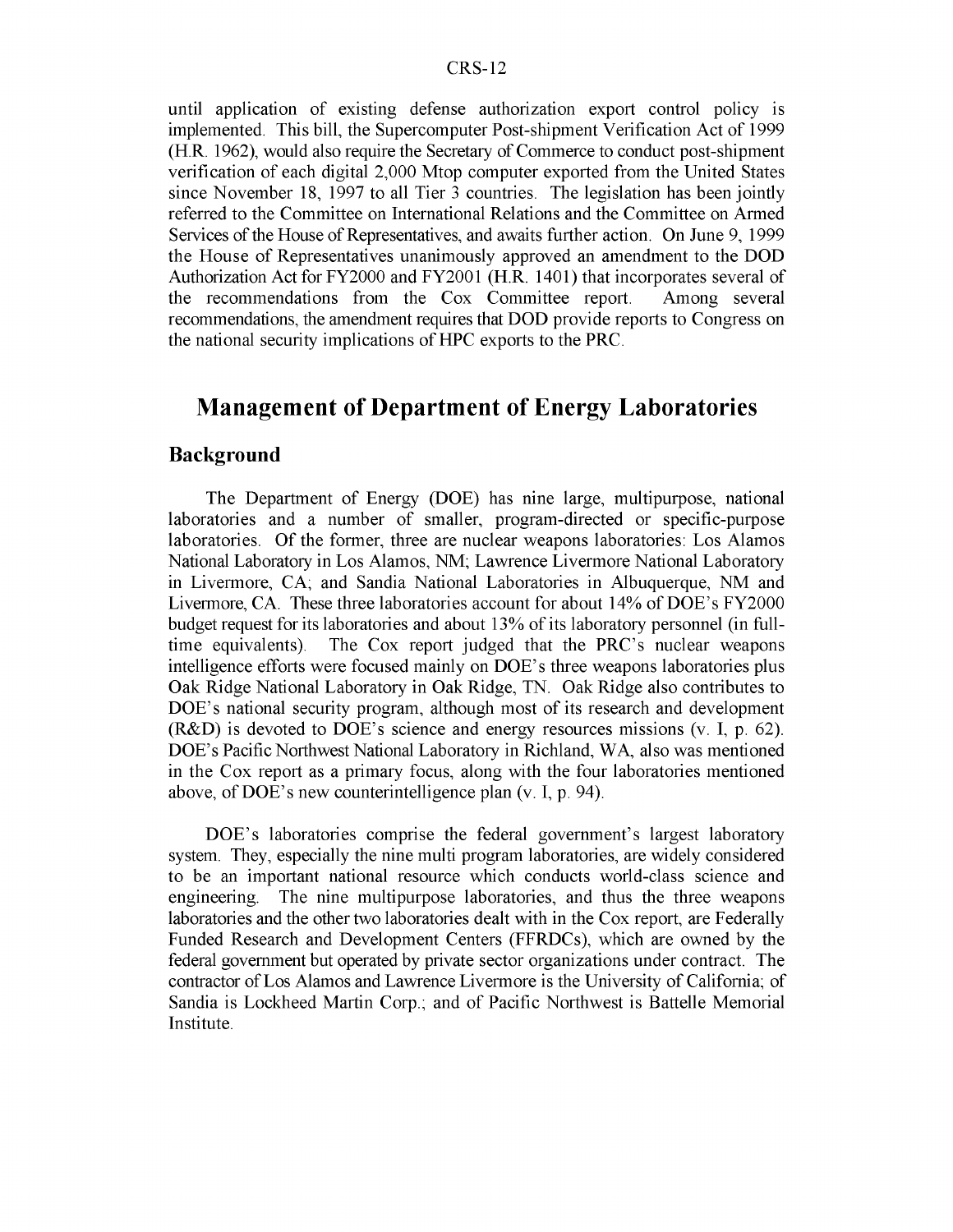#### Cox Committee Findings

The Cox report's findings that involve the DOE laboratories deal mainly with three areas of concern: *espionage* at the three nuclear weapons laboratories; the *culture of free scientific exchange* at DOE laboratories (common to most scientific laboratories, including the weapons laboratories and the two other DOE laboratories mentioned above) that it believes contributed to the loss of highly classified R&D information from these laboratories; and *management problems* at DOE headquarters and the contractor-operated laboratories that might have contributed to the losses of classified information through espionage or exchanges of scientific information between DOE and foreign scientists.

- **"** The Cox report found that the "People's Republic of China (PRC) has stolen design information on the United States' most advanced thermonuclear weapons; **...** the PRC's next generation of thermonuclear weapons, currently under development, will exploit elements of stolen U.S. design information; and PRC penetration of our national weapons laboratories spans at least the past several decades and almost certainly continues today." These thefts of information "enabled the PRC to design, develop, and successfully test modern strategic nuclear weapons sooner than would otherwise have been possible" (v. I, p. ii). The stolen materials reportedly include classified information on every one of the seven currently deployed U.S. nuclear warheads and their reentry vehicles (including the nation's most sophisticated warhead, the W-88, for the Trident submarine-launched intercontinental ballistic missile), the nondeployed neutron bomb, and other information that could not be identified in the unclassified Cox report because the Clinton Administration has determined that it should not be made public.
- The Cox report states that, in spite of "repeated PRC thefts of the most sophisticated U.S. nuclear weapons technology, security at our national nuclear weapons laboratories does not meet even minimal standards" (v. I, p. x). This finding refers mainly to the counterintelligence activities of DOE and its laboratories, that is, their active combating of espionage activities. After becoming aware of the security problems at DOE's weapons laboratories, the President issued, in February 1998, Presidential Decision Directive 61 (PDD-61), which requires DOE to implement improved counterintelligence procedures. DOE began to implement its improved procedures in November 1998. The Cox report judged that these procedures "will not be even minimally effective until at least the year 2000" (v. I, p. 64). An indication of the counterintelligence problems at the weapons laboratories is that it apparently cannot be determined whether or not the "legacy codes," which are very important in the design of nuclear weapons, have been stolen. This is because "no procedures are in place that would either prevent or detect the movement of classified information, including classified nuclear-weapons design information or computer codes, to unclassified sections of the computer systems at U.S. national weapons laboratories," thus making them accessible, for example, to visitors to unclassified areas of the laboratories (v. I, p. 85).
- **"** A second problem area addressed in the Cox report is the contribution that the scientific "culture" of free information exchange **-** although restricted by law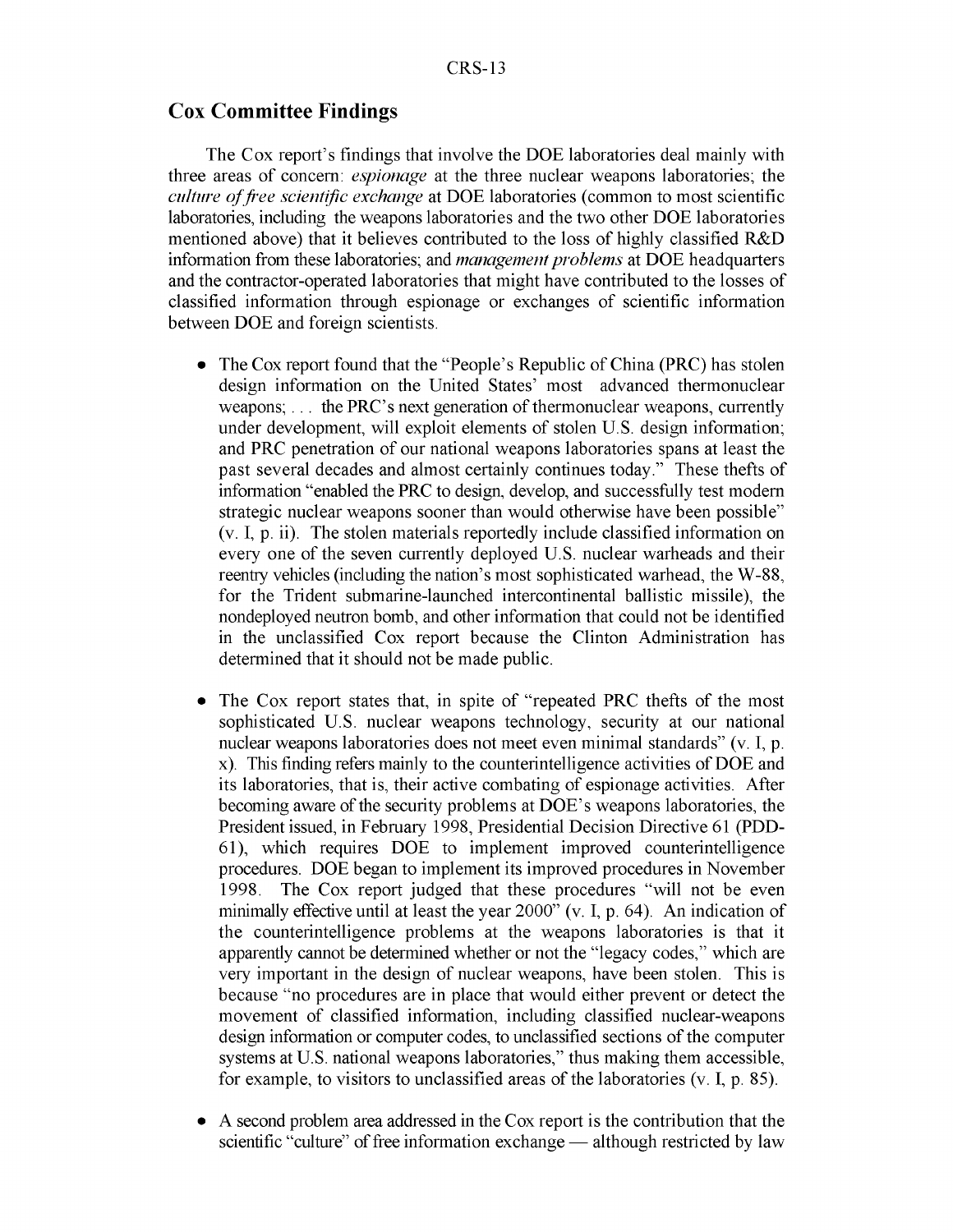#### CRS-14

in laboratories engaged in classified R&D related to national security **-** might have played in the transfer of classified R&D information to the PRC.

Scientific information exchanges are important to scientists, including those in the U.S. nuclear weapons laboratories, because such exchanges are considered to be scientifically beneficial to all parties involved. Thus, there is a tradeoff between preventing the transfer of information for national security reasons and promoting the transfer of information for scientific reasons. Following the dissolution of the Soviet Union in December 1991, which marked the end of the Cold War, there was a relaxation of restrictions on scientific exchanges (visits to laboratories, attendance at scientific meetings, and exchanges of scientific information and papers by scientists) with the former Soviet Union and other nations. U.S. and PRC laboratory-tolaboratory exchanges, however, ended in the late 1980s, although they resumed in 1993 (v. I, p. 82). This relaxation of restrictions might have contributed to more relaxed attitudes among scientists and DOE and laboratory management in their interchanges with foreign scientists.

- **"** The report stated that DOE has no "mechanism for identifying or reviewing the thousands of foreign visitors and workers at the U.S. national weapons laboratories" (v. I, p. 94). Another problem identified in the Cox report, which contributes to the natural tendency among scientists to exchange scientific information, is the increasingly widespread use of email and the difficulties associated with controlling information stored on computers and accessible for email transmission (v. I, p. 94).
- The Cox report found that the PRC used scientific exchanges for espionage. "In several cases, the PRC identified lab employees, invited them to the PRC, and approached them for help, sometimes playing upon ethnic ties to recruit individuals" (v. I, p. 80). At an organizational level, the Cox report found that the "China Academy of Engineering Physics [CAEP] has pursued a very close relationship with the U.S. national weapons laboratories, sending scientists as well as senior management to Los Alamos and Lawrence Livermore" (v. **1,** p. 81). CAEP reports to the Commission of Science, Technology, and Industry for National Defense (COSTIND), the organization in charge of China's nuclear weapons program.
- **"** A third area of focus of the Cox report is whether management problems at DOE and its contractor-operated laboratories contributed to the theft of classified R&D information by Chinese espionage or the loss of such information through scientific exchanges. For example, although the Central Intelligence Agency (CIA) had evidence in 1995 that secret information on the W-88 warhead had been obtained by the PRC, a DOE "investigation of the loss of technical information about the other five U.S. thermonuclear warheads had not begun as of January 3, 1999, after the Select [Cox] Committee had completed its investigation" (v. I, p. 84). DOE's new Counterintelligence Director reported in November 1998 that DOE, in effect, has not had a counterintelligence program "for many, many years" (v. I, p. 93).

PDD-61, discussed above, is an attempt to remedy some of these management problems. It requires that a senior Federal Bureau of Investigation (FBI) agent be placed in charge of DOE's counterintelligence program and that the national security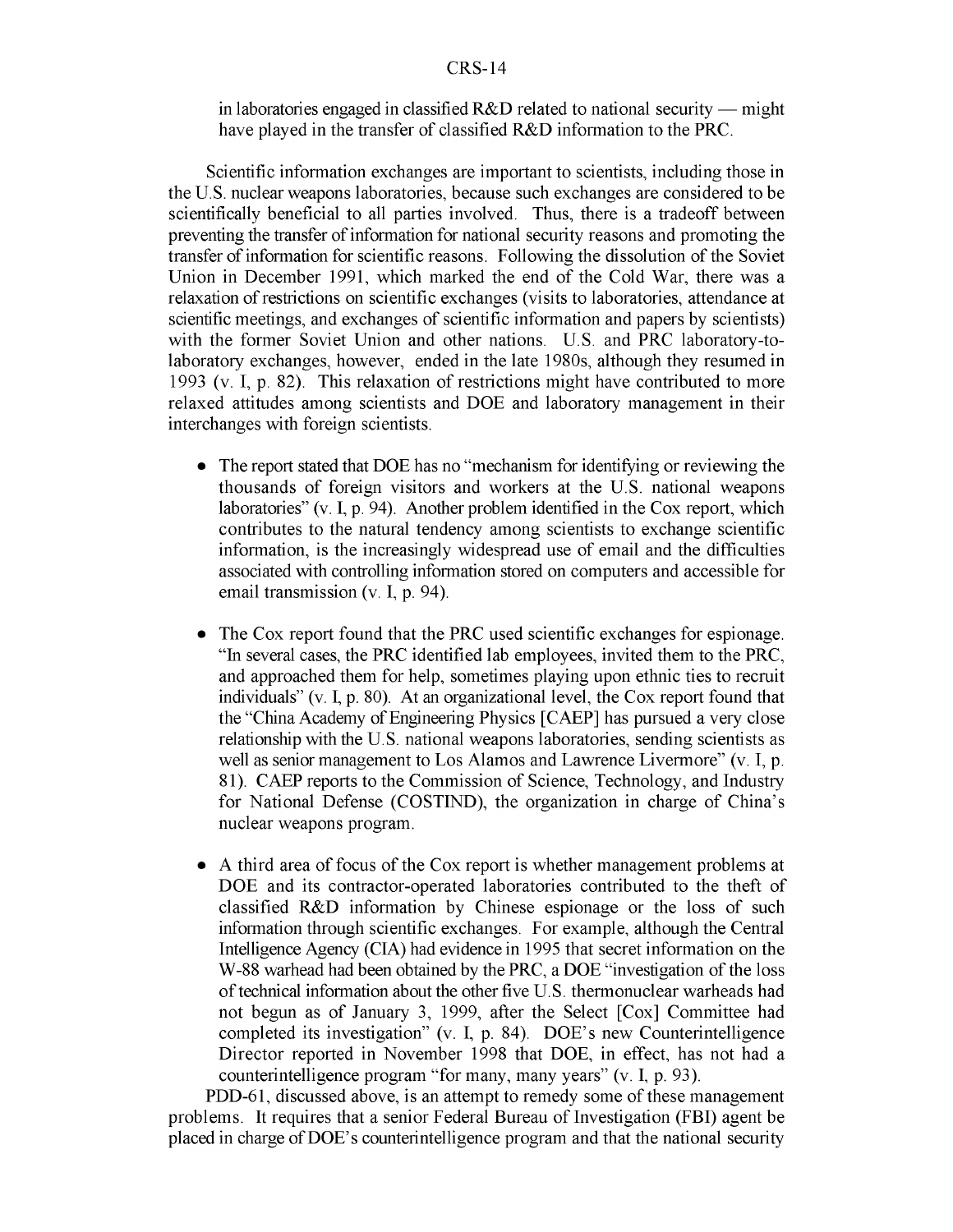community submit a report to DOE, with recommendations, on its counterintelligence program. DOE approved that report's substantive recommendations in November 1998. The Secretary of Energy's new counterintelligence plan, based on those recommendations, directs, among other things, that DOE's Office of Counterintelligence "fund counterintelligence positions at individual laboratories so that they work directly for the Department of Energy, not the contractors that administer the laboratories" (v. I, p. 92). DOE's new Counterintelligence Director also has direct access to the Secretary of Energy, unlike his predecessors (v. I, p. 93).

#### Cox Committee Recommendations

The first eight recommendations of the Cox report refer to DOE's laboratories (v. III, p. 166-168):

- **"** The President should report to Congress, at least every six months, on the steps being taken by DOE and other agencies to respond to PRC espionage, such as the theft of nuclear weapons design information from the laboratories.
- **"** As a matter of urgent priority, DOE should implement, as quickly as possible, an effective counterintelligence program.
- **"** Appropriate congressional committees should review the steps the executive branch is taking to implement PDD-61 and determine if the Administration and Congress are providing enough resources to establish an adequate counterintelligence program at DOE as soon as possible.
- **"** Appropriate executive branch departments and agencies should conduct a comprehensive damage assessment of the security breaches at DOE's laboratories since at least the late 1970s and report to Congress.
- **"** Appropriate congressional committees should report legislation, if necessary, to achieve effective counterintelligence in DOE.
- **"** DOE and four other agencies should direct their inspectors general and counterintelligence officials to examine risks to U.S. national security due to the international scientific exchange programs of the DOE laboratories, and report their findings to Congress by July 1, 1999.
- **"** Congress should examine whether DOE can protect nuclear weapons and related research and technology from theft and exploitation and whether it should retain responsibility for the nation's nuclear weapons development, testing, and maintenance.
- **"** Because the executive branch failed to report adequately to Congress about thefts of secrets from the laboratories, as required by law, Congress should require strict compliance.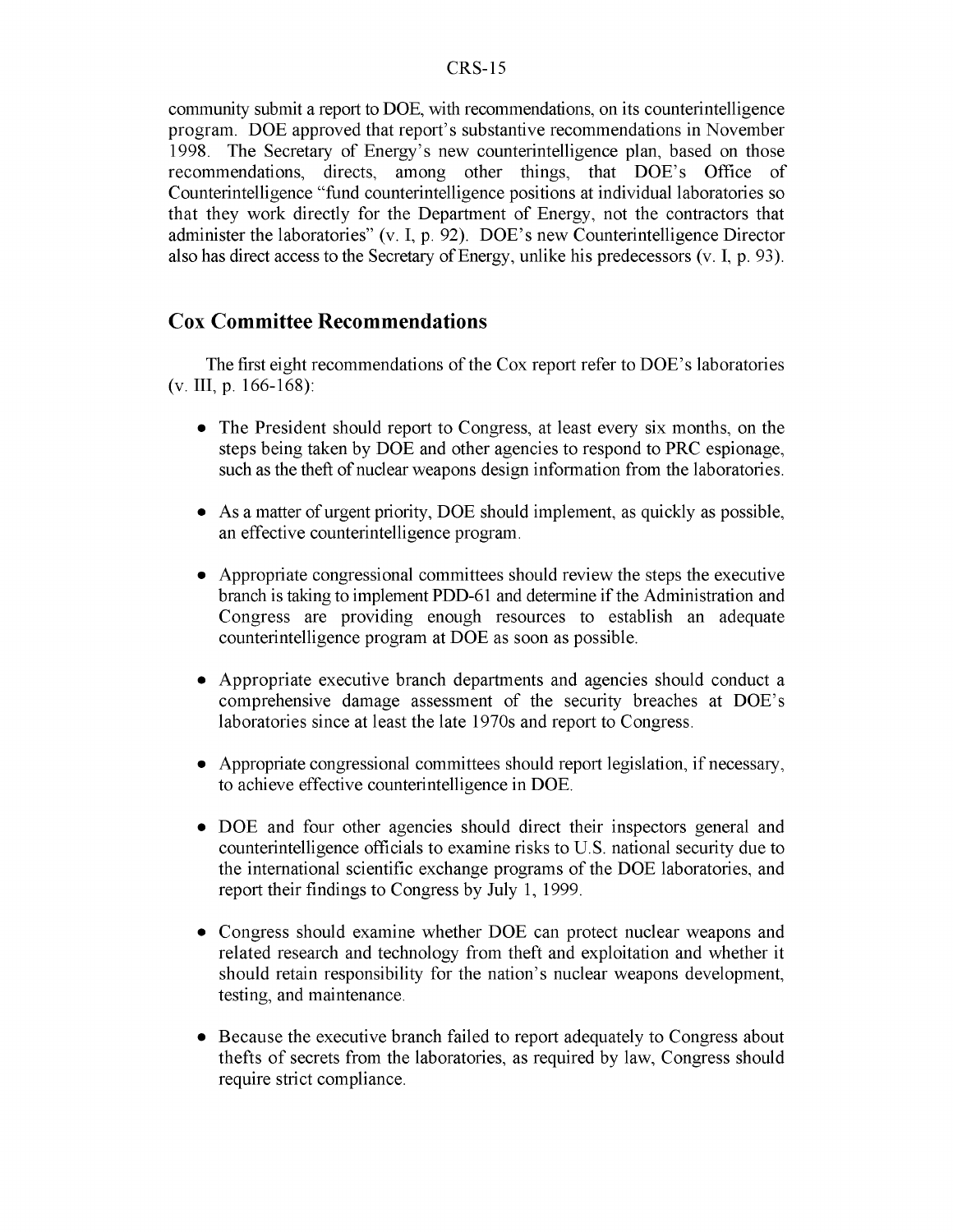#### White House and Congressional Responses

The White House responded to the release of the declassified version of the Cox report on May 25, 1999 with a press release<sup>15</sup> on the same day. Noting President Clinton's written response to the recommendations on February 1, 1999, the press release stated that, although the Administration does not agree with all of the analysis of the report, it does agree with all of the recommendations concerning laboratory security, "many of which we have been implementing for months, and in some cases, years." The press release noted that the President, recognizing the need to respond to the national security threat to the DOE laboratories in 1997, issued PDD-61, calling it "the most comprehensive and vigorous attempt ever taken to strengthen security and counterintelligence procedures at the labs."

The press release identified how the Administration has responded or is responding to the recommendations of the Cox report:

- **"** On March 29, 1999, DOE submitted to Congress its annual *Report on Safeguards and Security at the Department of Energy Nuclear Weapons Facilities* and the CIA, in coordination with other agencies, is preparing a semiannual report to Congress on the measures being taken to protect against PRC's efforts to obtain nuclear weapons and other classified information.
- **"** DOE is implementing PDD-61 on an "expedited basis" according to the plan submitted to Congress on January 5, 1999 and has instituted additional counterintelligence actions at the laboratories, including in the "critical area of cyber security" involving its classified computers.
- **"** The CIA, at the direction of the President, conducted an assessment of damage caused by PRC espionage, which was reviewed by an independent panel headed by Admiral David Jeremiah. Congress received a briefing on the review on April 21, 1999.
- The President directed DOE to complete an interagency assessment of laboratory-to-laboratory programs with China, Russia, and other sensitive countries by June 1, 1999.

In addition to these responses to the Cox report's recommendations, the President directed former Senator Warren Rudman, Chairman of the Foreign Intelligence Advisory Board, to evaluate security at DOE's laboratories, and directed the National Counterintelligence Policy Board to make recommendations to strengthen controls on nuclear information at facilities other than the laboratories that deal with nuclear weapons issues.

The Administration's response did not deal explicitly with the Cox report's seventh recommendation that Congress examine "whether [the] Department of

**Is** The White House. *Response to the Report of the Select Committee on US National* Security and Military Commercial Concerns With the People's Republic of China, May 25, 1999.